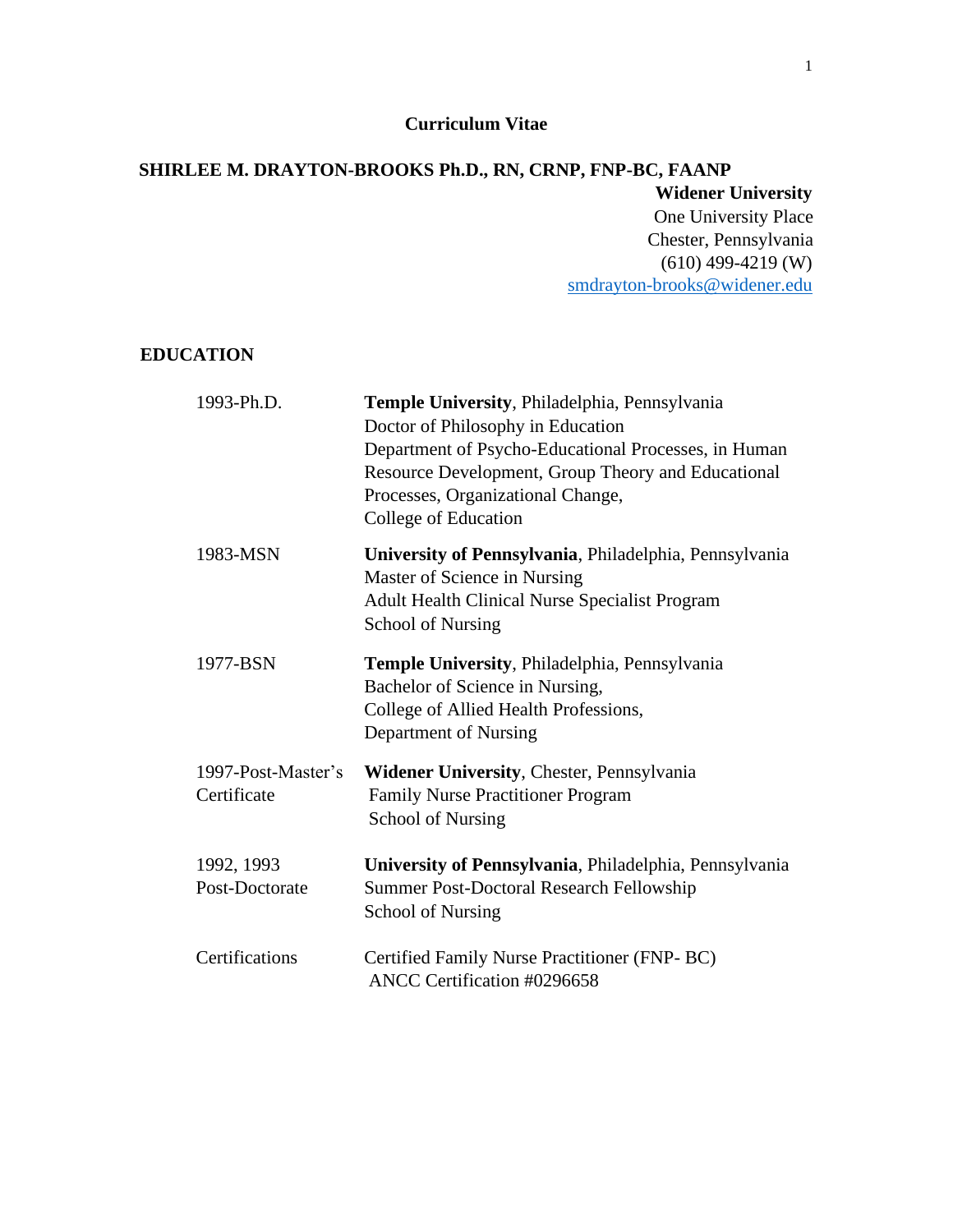## **TEACHING AND WORK EXPERIENCE**

| 2010-Present  | <b>Professor of Nursing, Widener University</b>                                                            |
|---------------|------------------------------------------------------------------------------------------------------------|
|               | <b>School of Nursing, Chester, Pennsylvania</b>                                                            |
|               | Responsibilities include teaching Advanced EBP, Complex                                                    |
|               | Health Care Systems, DNP clinical series, Advanced                                                         |
|               | Nursing Leadership, Health Care of Underserved                                                             |
|               | Populations, and Advanced Health Assessment                                                                |
| 2003-2010     | <b>Associate Professor, Widener University</b>                                                             |
|               | <b>School of Nursing, Chester, Pennsylvania</b>                                                            |
|               | Responsibilities include teaching Advanced Nursing                                                         |
|               | Leadership, Health Care of Underserved Populations,                                                        |
|               | Higher Education Administration, Advanced Family                                                           |
|               | Nursing, Advanced Health Assessment, Complex Health                                                        |
|               | Care Systems and Organizational Change                                                                     |
| 2009-Present  | Director, Doctor of Nursing Practice Program.                                                              |
|               | <b>Widener University, School of Nursing, Chester</b>                                                      |
|               | Pennsylvania, Responsibilities include the initial design,                                                 |
|               | implementation, evaluation, and approvals of the new                                                       |
|               | curriculum 2009-2010. Programmatic expansion to RNDNP                                                      |
|               | and sought state approval in 2017. Ongoing program                                                         |
|               | oversight, curriculum design, and leadership                                                               |
| 1998-2013     | Director, Family Nurse Practitioner Program. Widener                                                       |
|               | University, School of Nursing, Chester, Pennsylvania                                                       |
|               | Responsibilities include program oversight and curriculum                                                  |
|               | leadership, Main Chester and Harrisburg campuses.                                                          |
| 2005-2008     | <b>Coordinator, Accelerated Family Nurse Practitioners</b>                                                 |
|               | and Doctor in Nursing Science Program. Widener                                                             |
|               | University, School of Nursing, Chester, Pennsylvania                                                       |
|               | Responsibilities included collaboration with the project                                                   |
|               | director on project conceptualization, coordination,                                                       |
|               | mentoring, and advisement of nurse practitioner/doctoral                                                   |
|               | students.                                                                                                  |
| $1997 - 2003$ | <b>Assistant Professor of Nursing, Widener University,</b>                                                 |
|               | <b>School of Nursing, Chester, Pennsylvania</b>                                                            |
|               | Responsibilities included Health Assessment, Advanced                                                      |
|               |                                                                                                            |
|               | Health Assessment, Nursing Leadership, Health Care of                                                      |
|               | Underserved Populations, and Complex Care of the Adult.                                                    |
|               | Assignments included undergraduate progression<br>advisement and doctoral student dissertation advisement. |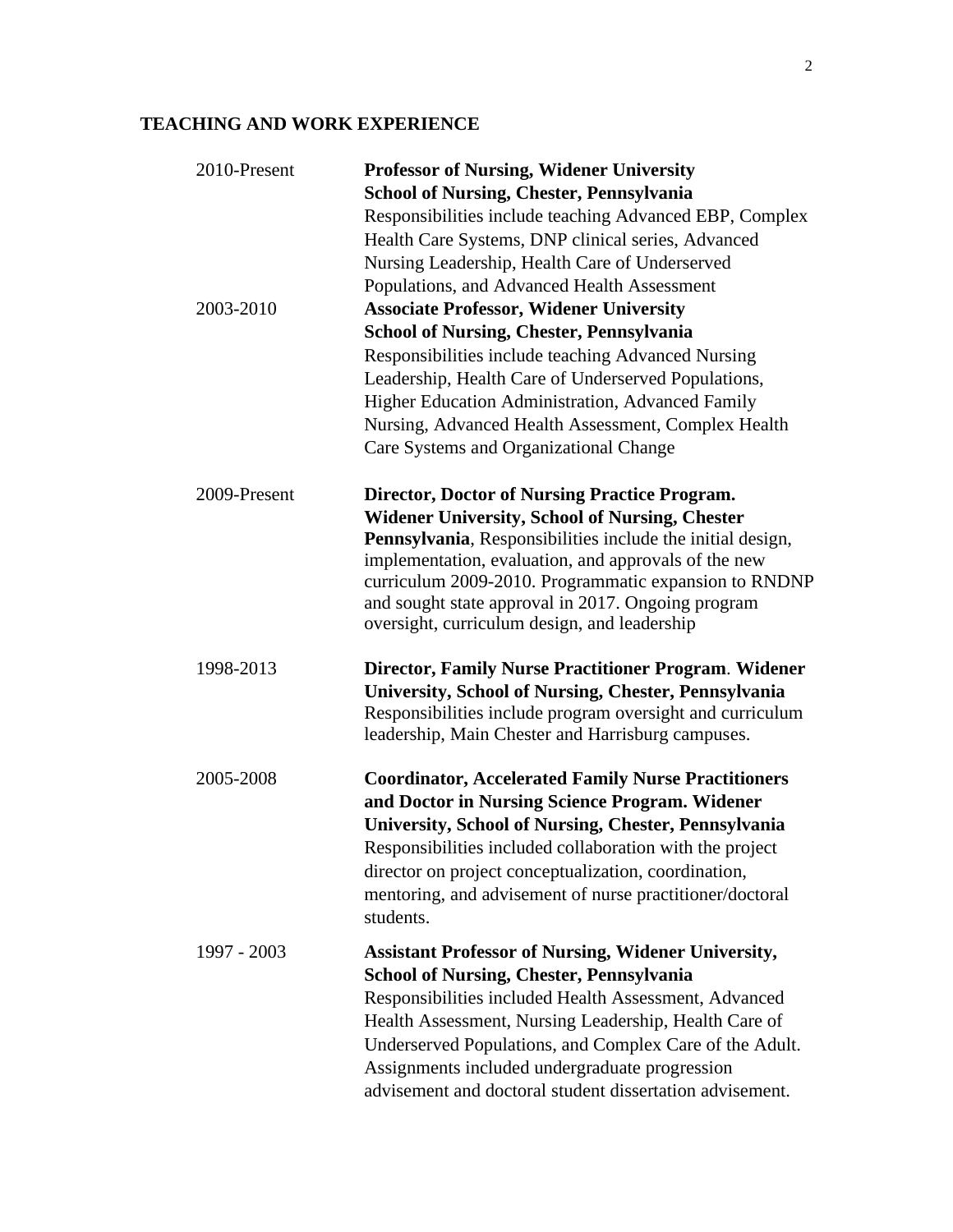| 2003 - Present | <b>Family Nurse Practitioner (FNP) and Preceptor of FNP</b><br>students at The Health Annex, Philadelphia,<br>Pennsylvania 2003-2012; Widener School of Nursing<br><b>Free Nurse Managed Clinic at Team Ministries,</b><br>Chester, Pennsylvania, 2012-2018, FQHC Fast Family<br><b>Care (FFC)</b> 2014-Present. Nurse Practitioner at a nurse<br>managed FQHC and Level I Medical Home for 9 years and<br>volunteer nurse-managed clinic for 2 years. |
|----------------|--------------------------------------------------------------------------------------------------------------------------------------------------------------------------------------------------------------------------------------------------------------------------------------------------------------------------------------------------------------------------------------------------------------------------------------------------------|
| 2001-2003      | <b>Family Nurse Practitioner, LaSalle University,</b><br>Neighborhood Health Clinic, Philadelphia,<br>Pennsylvania                                                                                                                                                                                                                                                                                                                                     |
| 1992 - 1997    | <b>Assistant Professor, Department of Nursing, College of</b><br><b>Allied Health Professions, Temple University,</b><br>Philadelphia, Pennsylvania, Graduate and Undergraduate<br>Division. Appointed to Graduate Faculty in 1993,<br>Responsibilities included teaching Research Methods,<br>Nursing Issues, Medical Surgical Nursing, Health Issues of<br>the Underserved, and Communicating to Professional<br>Audiences.                          |

## **PROFESSIONAL DEVELOPMENT**

## *RESEARCH RELATED ACTIVITIES*

| 2016-2020 | Competency-based measures and database development in APRN clinical<br>education: Teaching and Learning Scholarship, CMS, Graduate Nurse<br><b>Demonstration, Principal Investigator</b> |
|-----------|------------------------------------------------------------------------------------------------------------------------------------------------------------------------------------------|
| 2007-2014 | Self-rated assessment of health and adherence to the therapeutic<br>regimen<br>in adults with metabolic syndrome. Principal Investigator,<br>Sabbatical Award, Fall 2008                 |
| 2001-2006 | Health Promoting Behaviors in African American Women with Faith-<br><b>Based Support, Principal Investigator</b>                                                                         |
| 2002-2004 | Preliminary and evaluation of psychometric properties<br>of the Health Ministry: Health Promotion Questionnaire.<br><b>Principal Investigator, Lindback Foundation.</b><br>\$12.000.00   |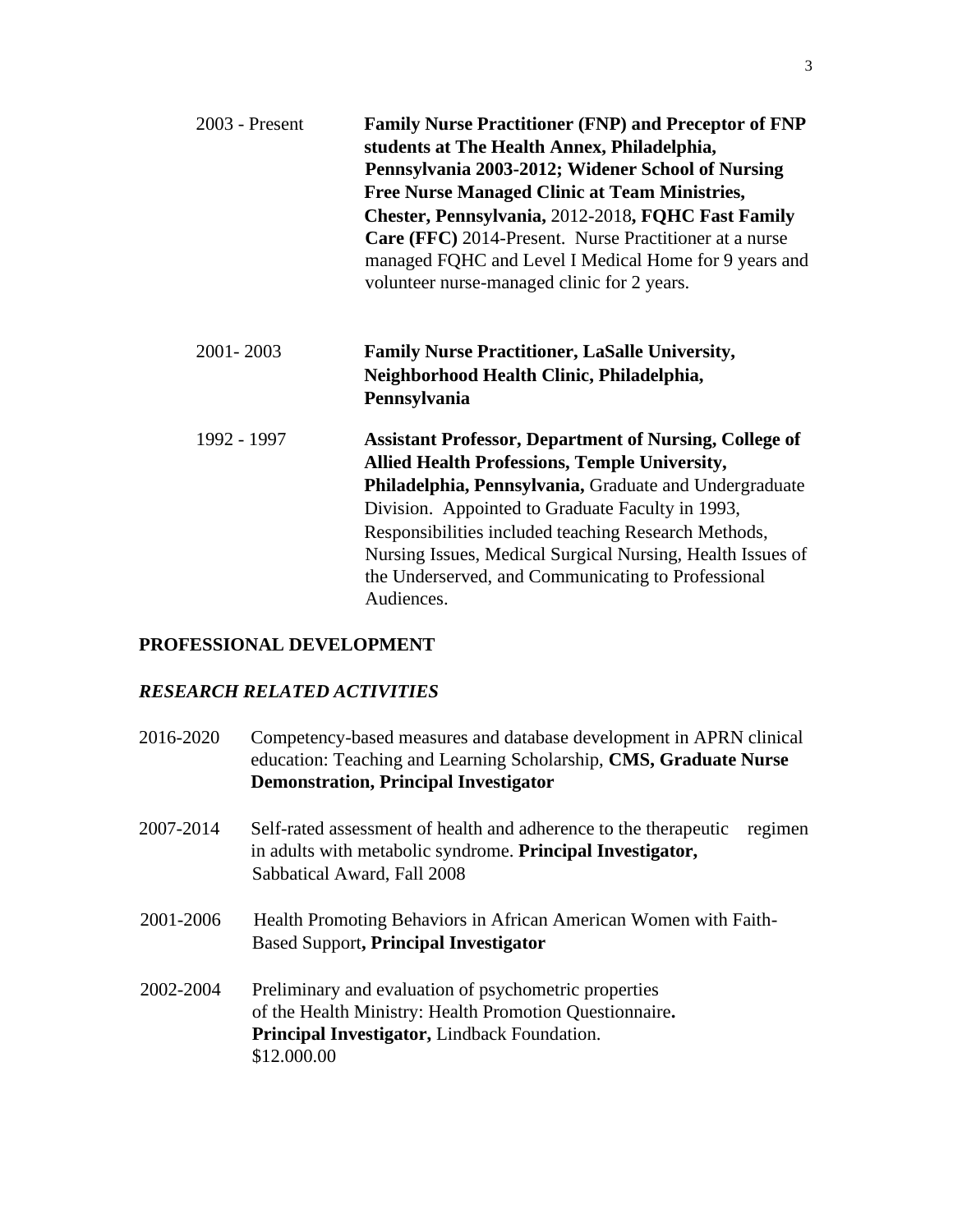1993 Dissertation

Drayton-Hargrove, S. M. (1993). Perceptions of leadership behaviors, personality hardiness, and interaction patterns of nurse managers in participatory and settings, Temple University, Dr. Irene Casper, Chair

### *SPECIAL FUNDED PROJECTS*

- 2012-2019 **Center for Medicare and Medicaid Services**, Penn Medicine Graduate Nursing Education Network Demonstration Implementation: Widener University, A multi-million dollar Accountable Care Act (2010) Demonstration Project, Funded for 6 years (\$2 million). Widener University: Site Project Director/Reporting and Project Management/ Staff oversight
- 2015-2020 **Independence Blue Cross Foundation Nurses for Tomorrow Grant Program.** Writer of the SON doctoral programs grant application for student tuition support. Award range \$31,000 to \$93,000 annually over last 5 years 2011-2015
- 2011-2014 **Health Resources Services Administration Advanced Education Nursing** Program, Enhancement of the DNP Program for Family Nurse Practitioner, awarded \$1,060,663 for 3 Years, Grant Number: D09HP2260, Project Director/Principal Investigator
- 2011 **Health Resources Services Administration, Advanced Nursing Education Traineeship**, Awarded for \$24,000 for student support, Project Director/ Principal Award Number: A10HP18214-01-01. Widener University, School of Nursing, Awarded \$24,000
- 2005-2008 **Health Resources and Services Administration. Advanced Education Nursing Program,** Enhancement of the Accelerated Family Nurse Practitioner to PhD Program. Grant Number: D09HP03183, Project Coordinator/ Dr. Mary Walker Principal
- 2002-2011 Enhancement of the Services Learning Component of Health Care for Underserved and Vulnerable Populations Course, funded by **Widener University, Service Learning Fellowship** \$20,000; and **a Southeastern Pennsylvania Area Health Education Council**, Award from \$500.00 - \$1500.00 annually for 8 years, Project Director/ Principal
- 2002 Community parish nursing education; health promotion conference. Funded by the **Southeastern Pennsylvania Area Health Education Council**, \$1500.00, Project Director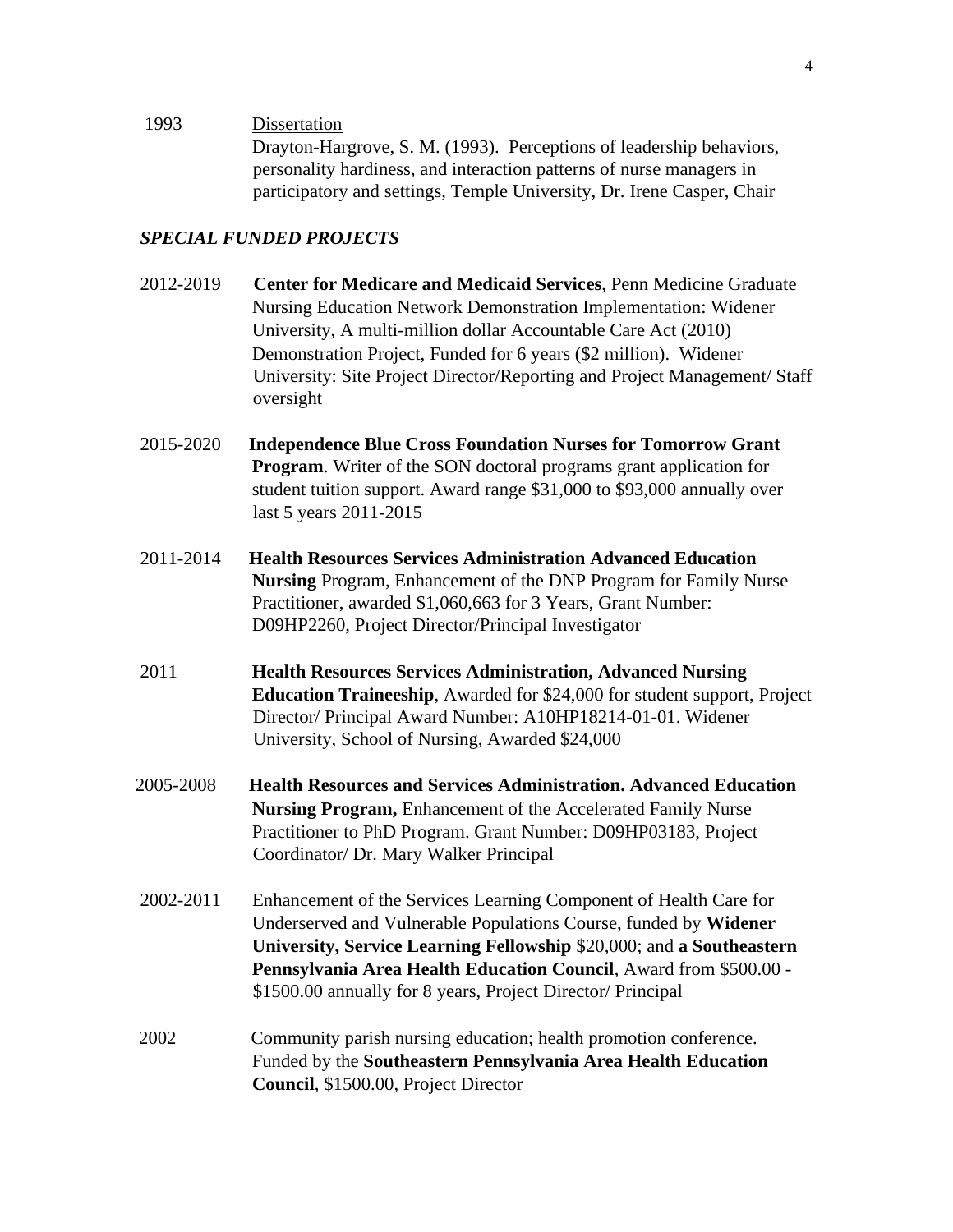| 2001 | <b>Lindback Minority Faculty Research Grant Program, Psychometric</b><br>evaluation of the Health Ministries Health Promotion Questionnaire,<br>Awarded \$12,900.00. Principal Investigator |
|------|---------------------------------------------------------------------------------------------------------------------------------------------------------------------------------------------|
| 1996 | Peer Review of Teaching, Temple University, funded by <b>Jesse Ball</b><br><b>DuPont Foundation, \$10,000.00, Project Director</b>                                                          |
| 1996 | Comprehensive rehabilitation nursing textbook, W. B. Saunders<br>Company, \$5000.00, Co-Editor                                                                                              |

#### *PUBLICATIONS*

**Drayton-Brooks, S.M., & Gray, P. S.** (2020). Planning for the post COVID-10 pandemic future: Consideration for NP education and practice. The Nurse Practitioner Journal. The Nurse Practitioner: 45(8), 5. doi: 10.1097/01.NPR.0000681808.78887.

**Drayton-Brooks, S. M.,** Gray, P. A., Turner, N. P., & Newland, J. A. **(**2020). The use of big data and data mining in nurse practitioner clinical education. Journal of Professional Nursing. 36, 484-489 https://doi.org/10.1016/j.profnurs.2020.03.012

Todd, Barbara A., Brom, H., Blunt, Dillon, P., Doherty, C. **Drayton-Brooks, S.** (2019), et.al. Precepting nurse practitioner students in the graduate nurse education demonstration: A cross-sectional analysis of the preceptor experience. Journal of the American Association of Nurse Practitioner. 31(11), 648-656. http://doi:10.1097/JXX.0000000000000301.

Murt, M. F., Krouse, A. M., Baumberger‐Henry, M.L., & **Drayton-Brooks, S. M. (2019).** Nurses at the table: A naturalist inquiry of nurses on governing boards. Nursing Forum. 54 (4), 575-581**.** 

**Drayton-Brooks, S. M**., Gray, P.A., Turner, N.P., & Newland, J. A. (2017). Building clinical training capacity in nurse practitioners. Journal of Professional Nursing. 33(6), 422-428. http://doi.org/10.1016/j.profnurs.2017.02.002

**Drayton-Brooks, S.** Gray, P., & DeSimone, M.E. (2016).Logic Models. Practice based clinical Inquiry in nursing: Looking beyond traditional methods for DNP and PhD Research. In J. R, Bloch, M. R. Courtney, and M.L. Clark**,** (Eds.) (pp. 235-255). New York: Springer.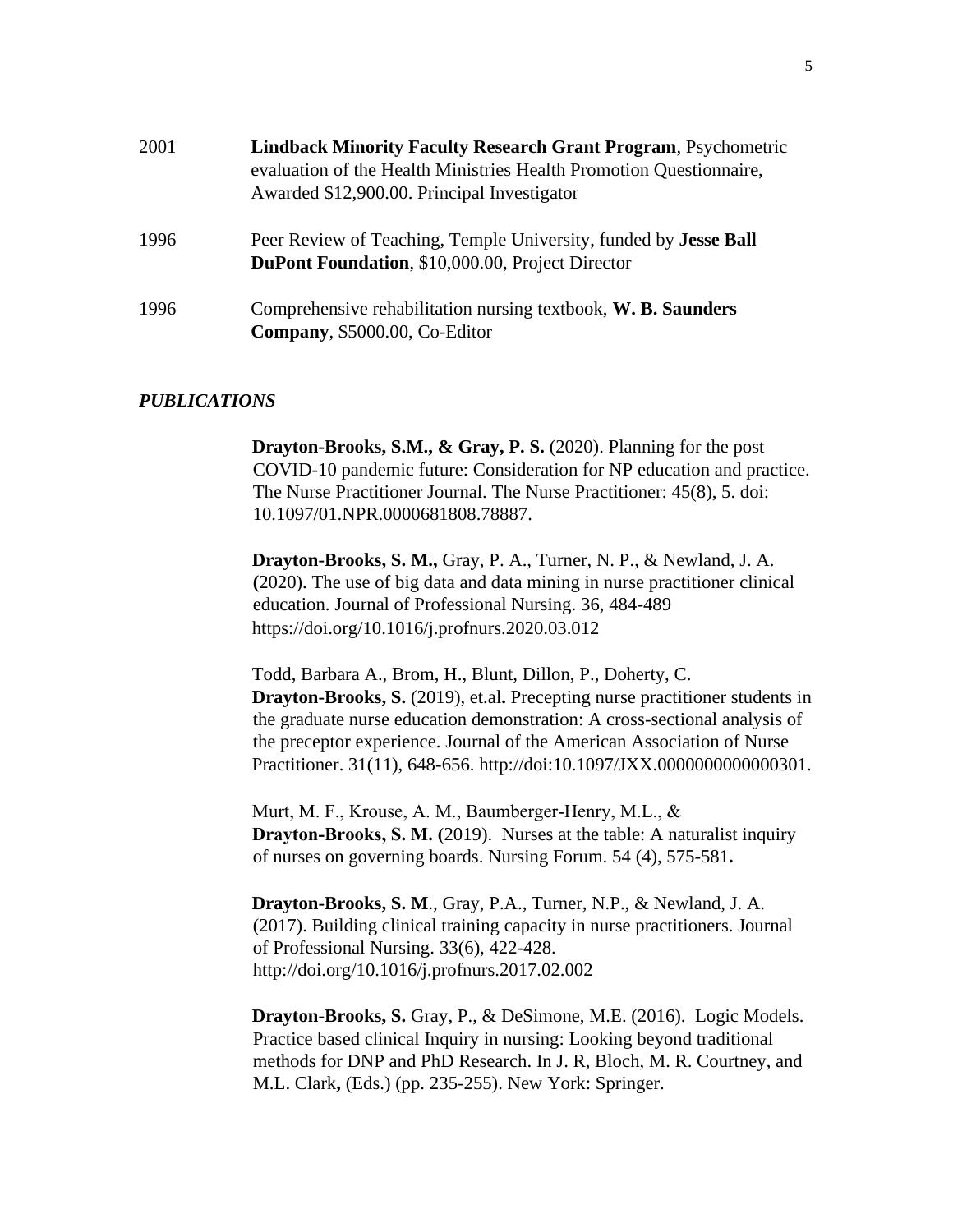**Drayton-Brooks, S. (**2014).Health care issues. In. E. Blunt (Ed.): The nursing review and resource manual: Family nurse practitioner. (pp. 27- 82). Silver Springs: ANCC.

**Drayton-Brooks, S.** (2014). Cardiovascular disorders. In. E. Blunt (Ed.): The nursing review and resource manual: Family nurse practitioner. (pp.333-394). Silver Springs: ANCC.

**Drayton-Brooks, S.** (2014). Endocrine disorders. In. E. Blunt (Ed.): The nursing review and resource manual: Family Nurse Practitioner. (pp. 839- 870). Silver Springs: ANCC.

Gray, P., **Drayton-Brooks, S.,** &, Williamson, K. M. (2013). Follow-up support for patients with uncontrolled diabetes. The Nurse Practitioner, 38 (4), 49-53.

**Drayton-Brooks, S.M.,** Barksdale, D.J., & Werner, K. E. (2011). An alternative view of the doctor of nursing practice. Nursing Outlook, 59, 115-116.

**Drayton-Brooks, S. M.** (2011)**.** Career issues. In N.M. George, J. Kapustin, A. Thomas, and C. Savrin (Eds.). Leading quality NP programs: A guide for program directors. (pp. 17-24). DC: NONPF.

Pohl, J.M, Savrin, C., Fiandt, K., Beauchesne, M., **Drayton-Brooks, S**. Scheibmeir, M., Brackley, M., & Werner, K. (2009). Quality and Safety in Graduate Nursing Education: Cross Mapping QSEN Graduate Competencies with NONPF's NP Core and Practice Doctorate Competencies. Nursing Outlook. 57(6), 349-54.

**Drayton-Brooks, S.** (2006). Health care access: Implications for higher education. The ABNF Journal. 17(4), 123-128**.** 

**Drayton-Brooks, S.,** & White, N. (2004).Health promoting behaviors among African American women with faith-based support. ABNF Journal. 15(5), 84-90.

**Drayton-Hargrove,** S. (2002). Diversity of students and faculty. In C. Crabtree & R. Pruitt (Eds.): Shaping new paradigms in advanced practice curriculum. (pp. 239-247). Washington, DC: NONPF.

Derstine, J. B., & **Drayton-Hargrove**, S. (Eds.), (2001). Comprehensive Rehabilitation Nursing. Philadelphia: W.B. Saunders / Harcourt. Winner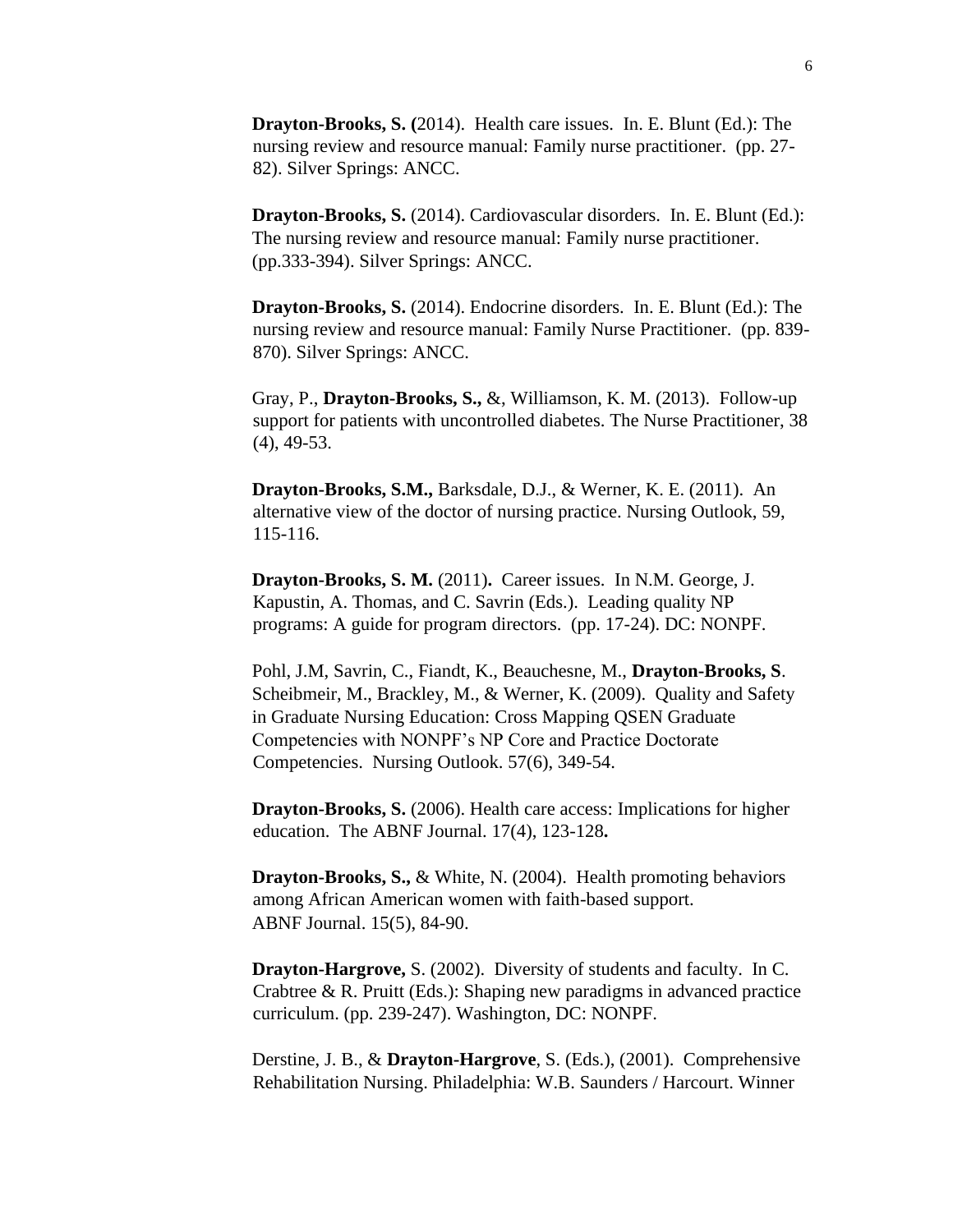of the Excellence in Professional/Scholarly Publishing Award from the Association of American Publishers under Nursing/Allied Health Section.

**Drayton-Hargrove, S**., & Derstine, J. B. (2001). Definition and philosophy of rehabilitation nursing: History and scope including chronicity and disability. In J.B. Derstine and S. Drayton-Hargrove (Eds.), Comprehensive Rehabilitation Nursing (pp. 3-10). Philadelphia: Saunders/Harcourt.

**Drayton-Hargrove, S**., & Derstine, J. B. (2001). Theories and models in rehabilitation nursing. In J.B. Derstine and S. Drayton-Hargrove (Eds.), Comprehensive Rehabilitation Nursing (pp. 11-17). Philadelphia: Saunders/Harcourt.

**Drayton-Hargrove, S. (2000).** Assessing abuse in disabled older adults: A family systems approach. Rehabilitation Nursing. 25, 136-140.

**Drayton-Hargrove, S**. (1999). Building trust. In V. Ferguson (Ed.), Case Studies in Cultural Diversity: A workbook (pp. 149-166). New York: NLN Press.

**Drayton-Hargrove, S**., & White, N. (1999). Wisdom of using focus groups to examine salient health beliefs among African American women with concomitant church support. In Proceedings of the  $13<sup>th</sup>$  Annual Westberg Parish Nurse Symposium: Parrish nursing a journey in wisdom (pp. 169-181). Chicago: International Parish Nurse Resource Center.

**Drayton-Hargrove, S**. (1998). Teaching health issues for underserved and diverse populations: Challenges and opportunities. In V. Ferguson (Ed.), Educating the 21<sup>st</sup> Century Nurses: Challenges and Opportunities (pp. 139-152). New York: NLN Press.

**Drayton-Hargrove**, S. (1996).Abuse of the older adult. Topics in Geriatric Rehabilitation. 11, 55-63.

**Drayton-Hargrove,** S. & Woods, J. H. (1995). Ethical analysis of health care reform: Implications for diverse communities. The ABNF Journal, 6, 99-103.

**Drayton-Hargrove,** S. (1995). What went wrong with health care reform? Implications for the African American community and nursing education. JOCEPS, 24, 5-8.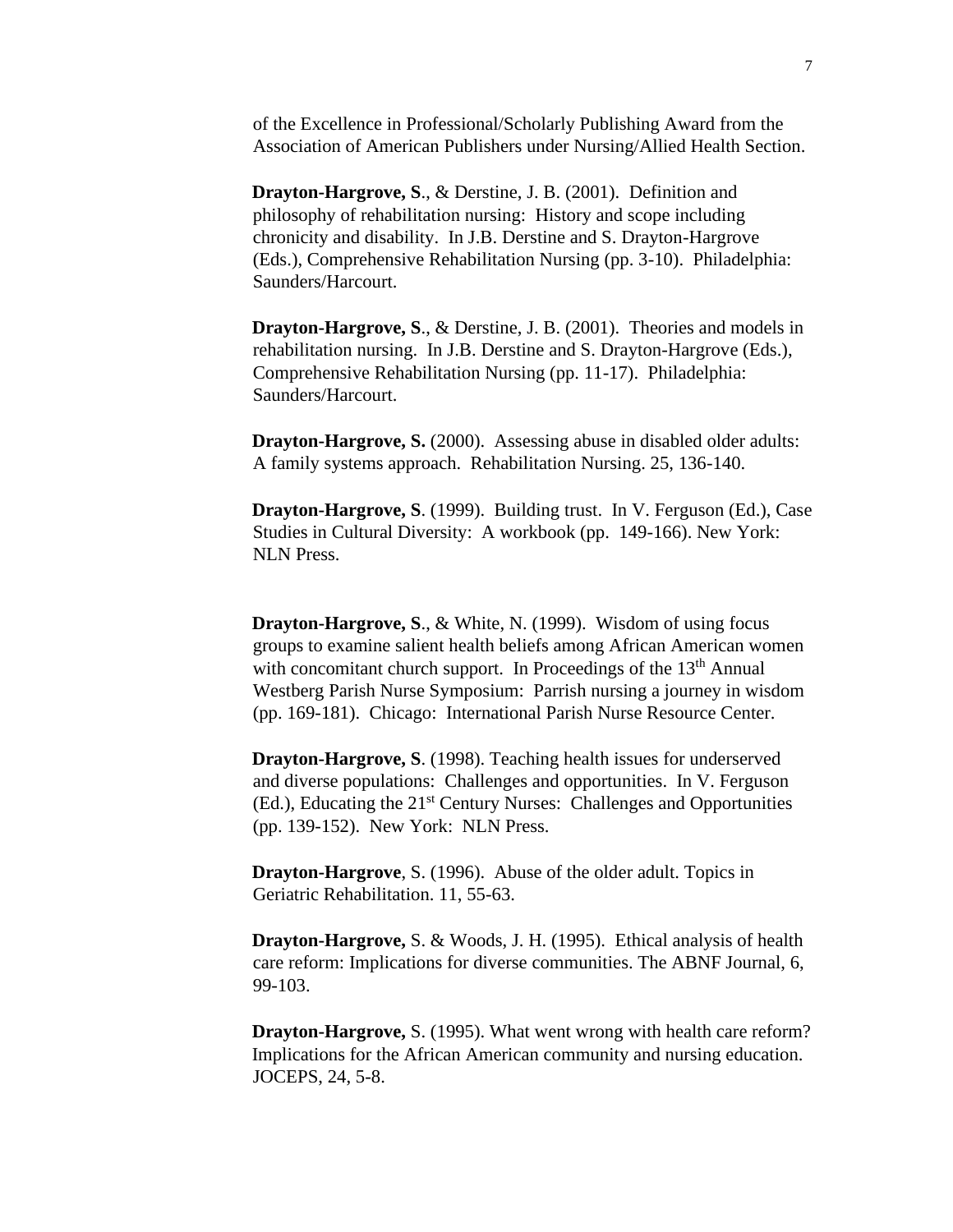**Drayton-Hargrove**, S. (1995). Changing organization structure alone does not change leadership behavior. JONA, 25, 6, 11.

**Drayton-Hargrove**, S., & Woods, J. H. (1995). Culture, health care, and nursing education: A lived experience of African American nursing faculty. In Janet Wang (Ed.). Proceedings of the Second International and Interdisciplinary Health Research Symposium, pp. 117-122. West Virginia University Press.

**Drayton-Hargrove, S.,** & Mandzak-McCarron, K. (1987). Respiratory rehabilitation: Communication aids for the tracheostomized patient. Rehabilitation Nursing, 12, 193-195.

Mandzak-McCarron, K., & **Drayton-Hargrove**, S. (1987). Ambulation aids. Rehabilitation Nursing, 12, 139-141.

**Drayton-Hargrove,** S., & Reddy, P. (1986). Long-term care and rehabilitation of the spinal cord injured adult. Nursing Clinics of North America, 21, 599-610.

#### **Non-Refereed Commentaries**

**Drayton-Brooks,** S. (2006). The Bush agenda: Will some children be left out? JSPN, 11, 157.

**Drayton-Hargrove**, S. (1998). Culturally competent care. Nursing Spectrum, 7, 7.

**Drayton-Hargrove**, S. (1994). A reader speaks out. Minority Nurse Newsletter, 1, 8.

#### *PRESENTATIONS*

#### **Invited Podium Presentations**

| <b>July 2020</b> | National Organization of Nurse Practitioner Faculties. Leadership<br>Fellows Program. Academic and Organizational Psychology.<br><b>National</b> |
|------------------|--------------------------------------------------------------------------------------------------------------------------------------------------|
| <b>May 2020</b>  | Widener University, School of Nursing Master of Science,<br>Program Virtual Celebration. Lessons in Education and                                |
|                  | Practice for the Post-Pandemic Future. Local                                                                                                     |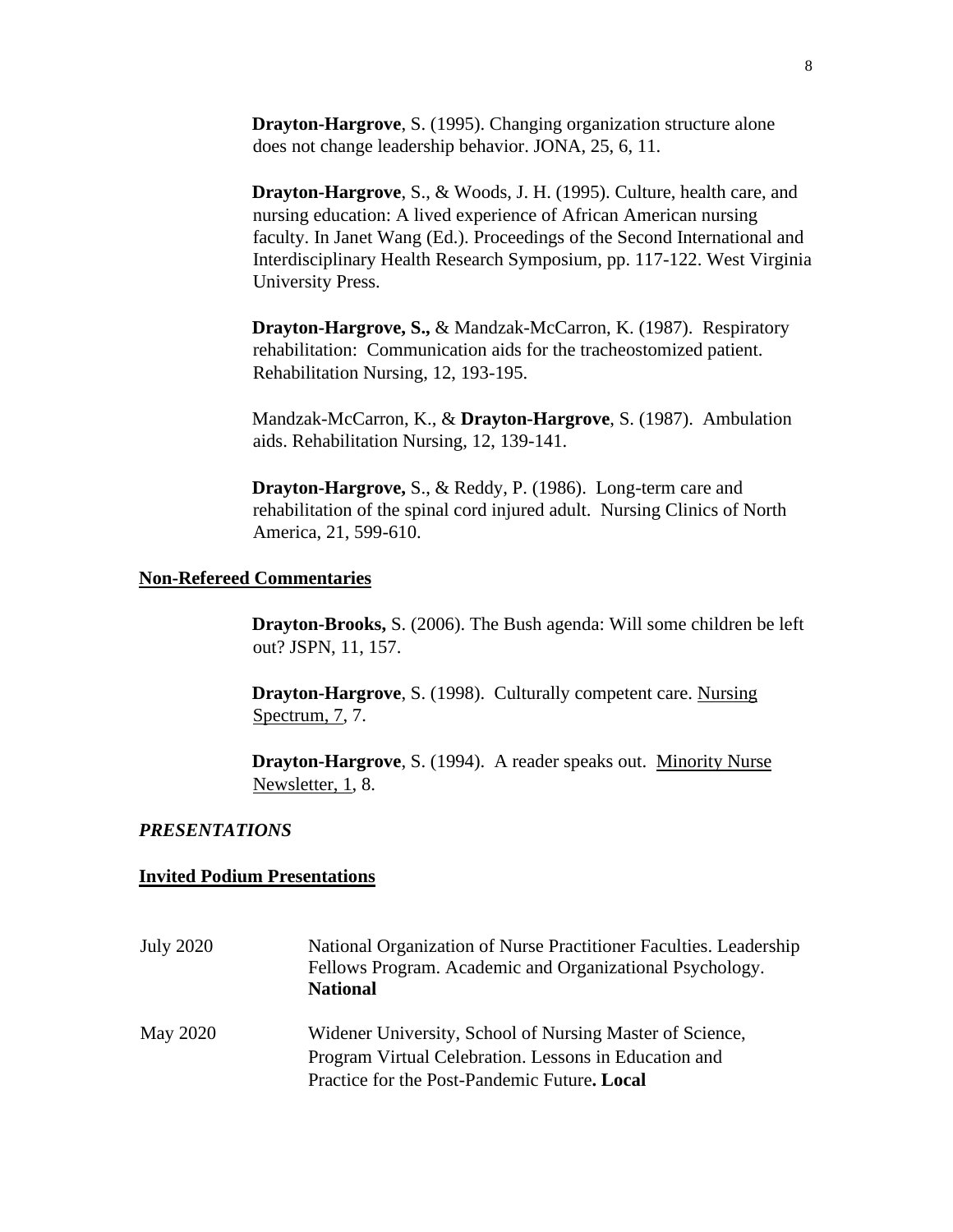| March 2018    | <b>Coatesville Veterans Administration. APRN Nursing Week</b><br>Presentation. Innovation in Nursing Education and Practice. Local                                                                                          |
|---------------|-----------------------------------------------------------------------------------------------------------------------------------------------------------------------------------------------------------------------------|
| June 2017     | American Association of Nurse Practitioners. Clinical<br>Preceptoring: Barriers and Opportunities. National                                                                                                                 |
| March 2017    | National Organization for Nurse Practitioner Faculties. Leadership<br>Fellowship Webinar on National Task Force on Nurse Practitioner<br>Education, Criteria for Evaluation of the Nurse Practitioner<br>Program. National  |
| March 2017    | University of Pennsylvania, Clinical Preceptors Seminar. Assessing<br>Competencies and Milestones. Regional                                                                                                                 |
| January 2016  | American Association of Colleges of Nursing. Update on the 5 <sup>th</sup><br>Edition of the National Task Force on Nurse Practitioner<br>Education, Criteria for Evaluation of the Nurse Practitioner<br>Program. National |
| April 2016    | National Nursing Center Consortium. How to create life changing<br>experiences for students. Webinar Series: Health Professionals<br><b>Students in FQHC. National</b>                                                      |
| April 2016    | National Organization of Nurse Practitioner Faculties. Panel on the<br><b>Advanced Practice Registered Nurse Regulatory Consensus</b><br>Model. National                                                                    |
| February 2016 | National Organization of Nurse Practitioner Faculties. Leadership<br>development program. Assuring Quality in Nurse Practitioners<br>Programs and Lessons in Leadership. Webinar Presentation.<br><b>National</b>           |
| April 2015    | National Organization of Nurse Practitioner Faculties.<br><b>GNE: Lessons Learned and Best Clinical Education Practices.</b><br><b>National</b>                                                                             |
| April 2015    | National Organization of Nurse Practitioner Faculties. Building<br>Blocks for New Faculty. Baltimore, Maryland. National                                                                                                    |
| April 2015    | National Council of state Boards of Nursing. Best Practices and<br>Solutions in Clinical Education – The Nurse Practitioner Role in<br>Chicago, Illinois. National                                                          |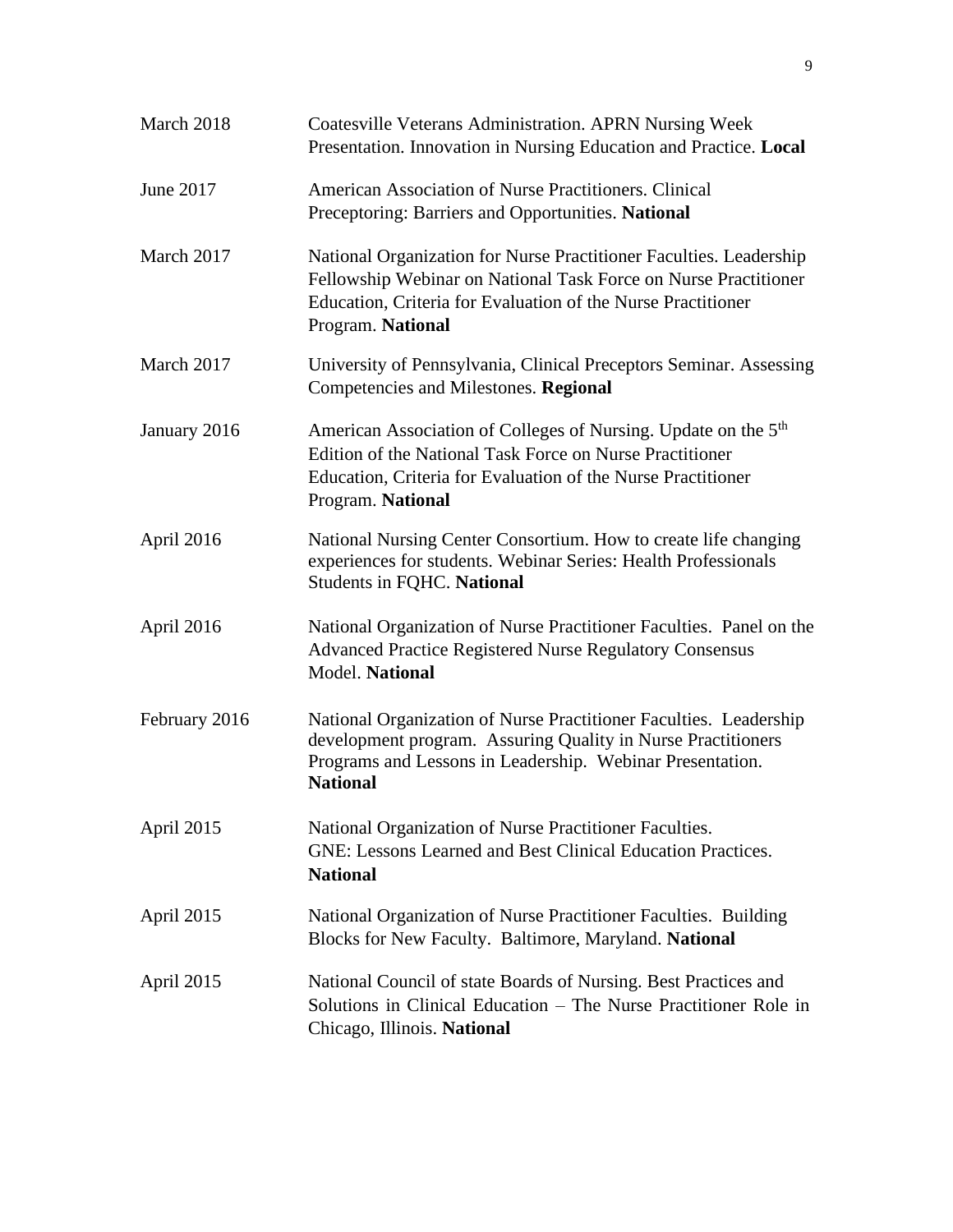| June 2014    | National Organization of Nurse Practitioner Faculties. Leadership<br>Institute. Leading quality NP programs. Washington, DC.<br><b>National</b>                                                                                                                                               |
|--------------|-----------------------------------------------------------------------------------------------------------------------------------------------------------------------------------------------------------------------------------------------------------------------------------------------|
| April 2014   | Widener University, President's Lecture: A disruptive innovation:<br>Doctor of Nursing Practice, Chester, Pennsylvania. Local                                                                                                                                                                 |
| April 2014   | National Council of State Board of Nursing. State of Consensus<br>Conference. Report APRN Regulatory Consensus Model on<br>Education Panel, Chicago, Illinois. National                                                                                                                       |
| April 2013   | National Organization of Nurse Practitioner Faculties. National<br>Conference, Update: Criteria for Evaluation of Nurse Practitioner<br>Programs. National                                                                                                                                    |
| January 2013 | National Organization of Nurse Practitioner Faculties. Webinar:<br>Zooming in on the 6 <sup>th</sup> Edition of the National Task Force on<br>Quality Nurse Practitioner Education, Criteria for Evaluation of<br><b>Nurse Practitioner Programs. National</b>                                |
| October 2012 | Widener University Eta Beta Chapter, Chester, PA, Sigma Theta<br>Tau, Inc. The Doctor of Nursing Practice: An exemplar in<br>disruptive innovation. Local                                                                                                                                     |
| October 2012 | Prairie View A&M University, Houston Texas.<br>Conceptualizing a meaningful DNP practice improvement project<br>capstone. Visiting Scholar Lecture. Local                                                                                                                                     |
| October 2012 | Pairie View A&M University, Houston Texas.<br>Doctor of Nursing Practice: Challenges and opportunities. Visiting<br>Scholar Lecture. Local                                                                                                                                                    |
| October 2012 | National Organization of Nurse Practitioner Faculties. Webinar:<br>Substantive changes to the 6 <sup>th</sup> Edition of the National Task Force<br>on Quality Nurse Practitioner Education, Criteria for Evaluation of<br><b>Nurse Practitioner Programs. National</b>                       |
| April 2012   | National Organization of Nurse Practitioner Faculties 38th Annual<br>Meeting, Charleston, South Carolina, Substantive change report,<br>on the National Task Force on Quality Nurse Practitioner<br>Education, Criteria for Evaluation of Nurse Practitioner<br>Programs, 4 Edition. National |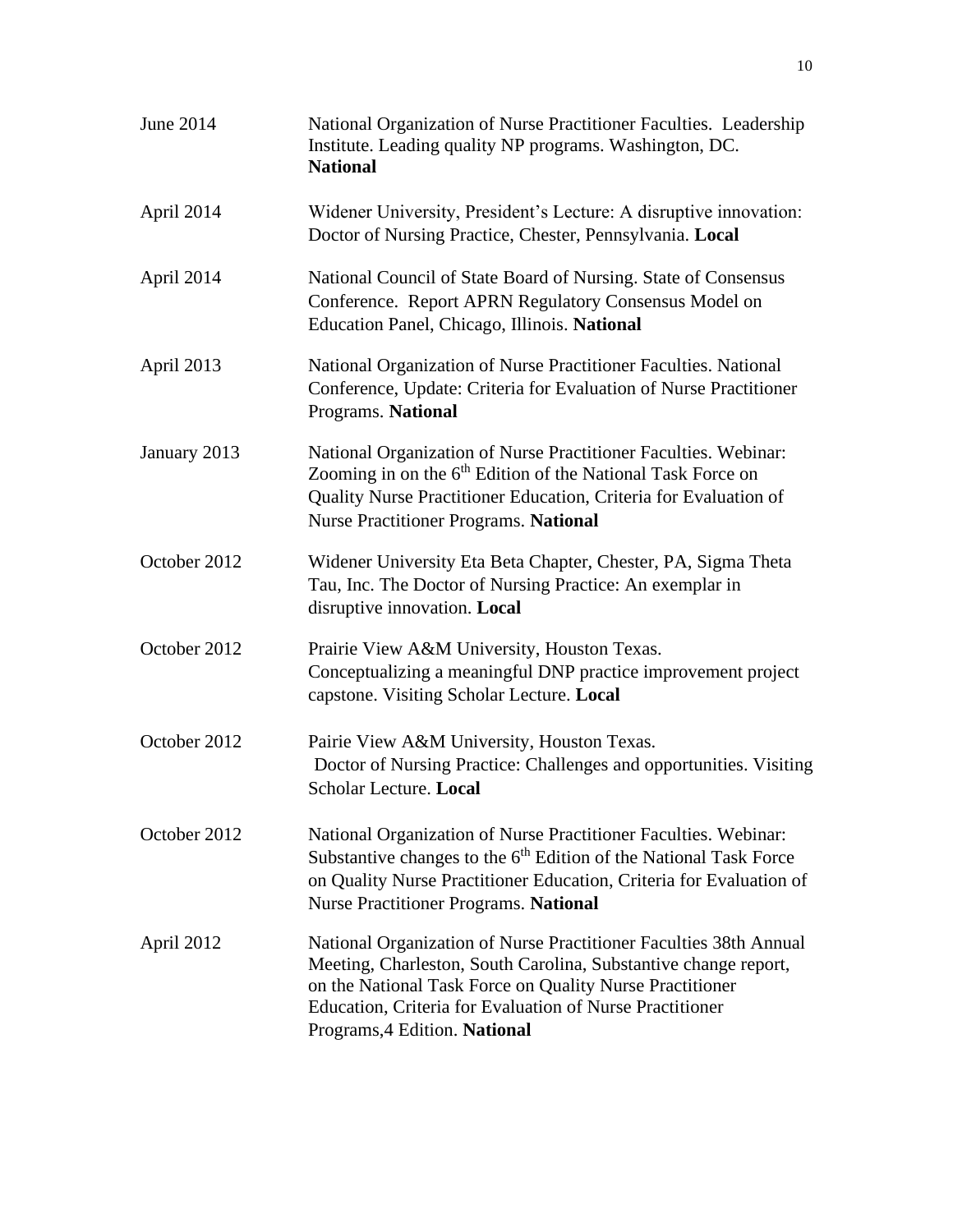| April 2012     | National Organization of Nurse Practitioner Faculties 38 <sup>th</sup> Annual<br>Meeting, Charleston, South Carolina, Revolutionary ideas in nurse<br>practitioner education and practice. National |
|----------------|-----------------------------------------------------------------------------------------------------------------------------------------------------------------------------------------------------|
| March 2012     | University of Massachusetts Worcester, Doctor of Nursing<br>Practice: Challenges and opportunities. Dean's Lecture, Regional                                                                        |
| April 2011     | National Organization of Nurse Practitioner Faculties<br>37 <sup>th</sup> Annual Meeting, Washington, DC, Highway to the future:<br>driving nurse practitioner education. National                  |
| March 2011     | York Wellspan Hospital System. Harrisburg, Pennsylvania,<br>Advanced Practice Recognition Keynote. Local                                                                                            |
| January 2011   | AACN National Doctoral Conference, San Diego, California.<br>Competencies in Doctor of Nursing Practice and Nurse Practitioner<br><b>Education, Panel, National</b>                                 |
| October 2010   | PHENSA Meeting, Conference, Harrisburg, Pennsylvania<br>Doctor in Nursing Practice. Future directions and opportunities,<br><b>Regional</b>                                                         |
| September 2010 | Doctor of Nursing Practice Conference. San Diego, California,<br>APRN Consensus Regulatory Model and the DNP: NONPF's<br>Perspective, National                                                      |
| February 2010  | Go Red. Philadelphia, Pennsylvania. Metabolic Syndrome in<br>African American Women, Local                                                                                                          |
| September 2009 | Ethical Prescribing. Chester, Pennsylvania, Pharmacology Update<br>Conference, Local                                                                                                                |
| March 2008     | <b>State of Nurse Practitioner Practice. Veteran</b><br>Administration Medical Center Hospital, Philadelphia,<br>Pennsylvania, Local                                                                |
| December 2007  | Evidence-based Practice. Practice Update Conference, Veteran<br>Administration Medical Center Hospital, Philadelphia,<br>Pennsylvania, Local                                                        |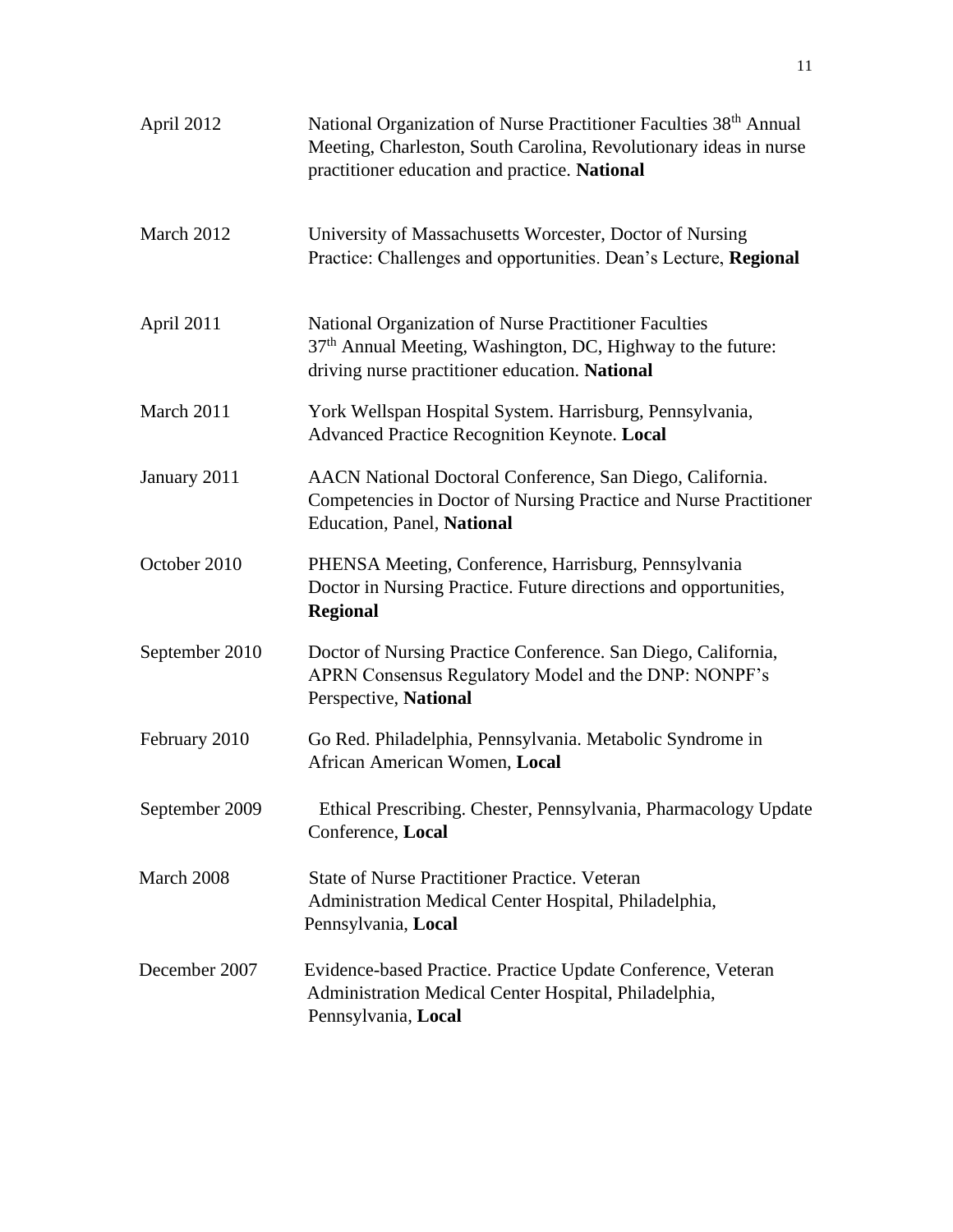| October 2005  | Keynote Lecture: Metabolic Syndrome, American Heart<br>Association. Silent No More Conference, Philadelphia,<br>Pennsylvania, Local                                                                                                                                          |
|---------------|------------------------------------------------------------------------------------------------------------------------------------------------------------------------------------------------------------------------------------------------------------------------------|
| November 2004 | Advanced practice nursing issues: The forecast. Fifth annual<br>Pediatric Conference: Touching the Future of Children. Hershey,<br>Pennsylvania, Local                                                                                                                       |
| October 2004  | Health disparities: The magnitude of the problem, Black Women in<br>Sport Foundation, Philadelphia, Pennsylvania, National                                                                                                                                                   |
| Sept 2004     | Keynote Lecture: Systematic Evaluation of Health Ministry<br>Programs, Westburg International Parish Nurse Symposium, St.<br>Louis, Missouri, International                                                                                                                  |
| May 2004      | Issues in advanced practice education: Nurses week lecture.<br>Veterans Administration Hospital, Philadelphia, Pennsylvania,<br>Local                                                                                                                                        |
| April 2004    | Cultural competence: Essentials for school nurse practitioners.                                                                                                                                                                                                              |
|               | Pennsylvania, Association of School Nurses and Practitioner.                                                                                                                                                                                                                 |
|               | University Park, Pennsylvania, Regional                                                                                                                                                                                                                                      |
| June 2003     | Systematic evaluation in health ministries, Health Ministries<br>Association Annual meeting, Valley Forge, Pennsylvania, National                                                                                                                                            |
| Sept. 2002    | Psychometric evaluation of the health ministry questionnaire:<br>Implications for outcome evaluation of health promotion activities<br>in faith communities, Health ministry conference. Theta Chapter<br>Chi, Eta Phi Sorority, Inc. Philadelphia, Pennsylvania, Local      |
| Sept 2001     | Women's health issues. Based on findings of focus group of<br>African American women with faith-based support. Health<br>Ministry across the Lifespan: A Focus on Wellness in the Church.<br>Theta Chapter, Chi Eta Phi, Sorority, Inc. Philadelphia,<br>Pennsylvania, Local |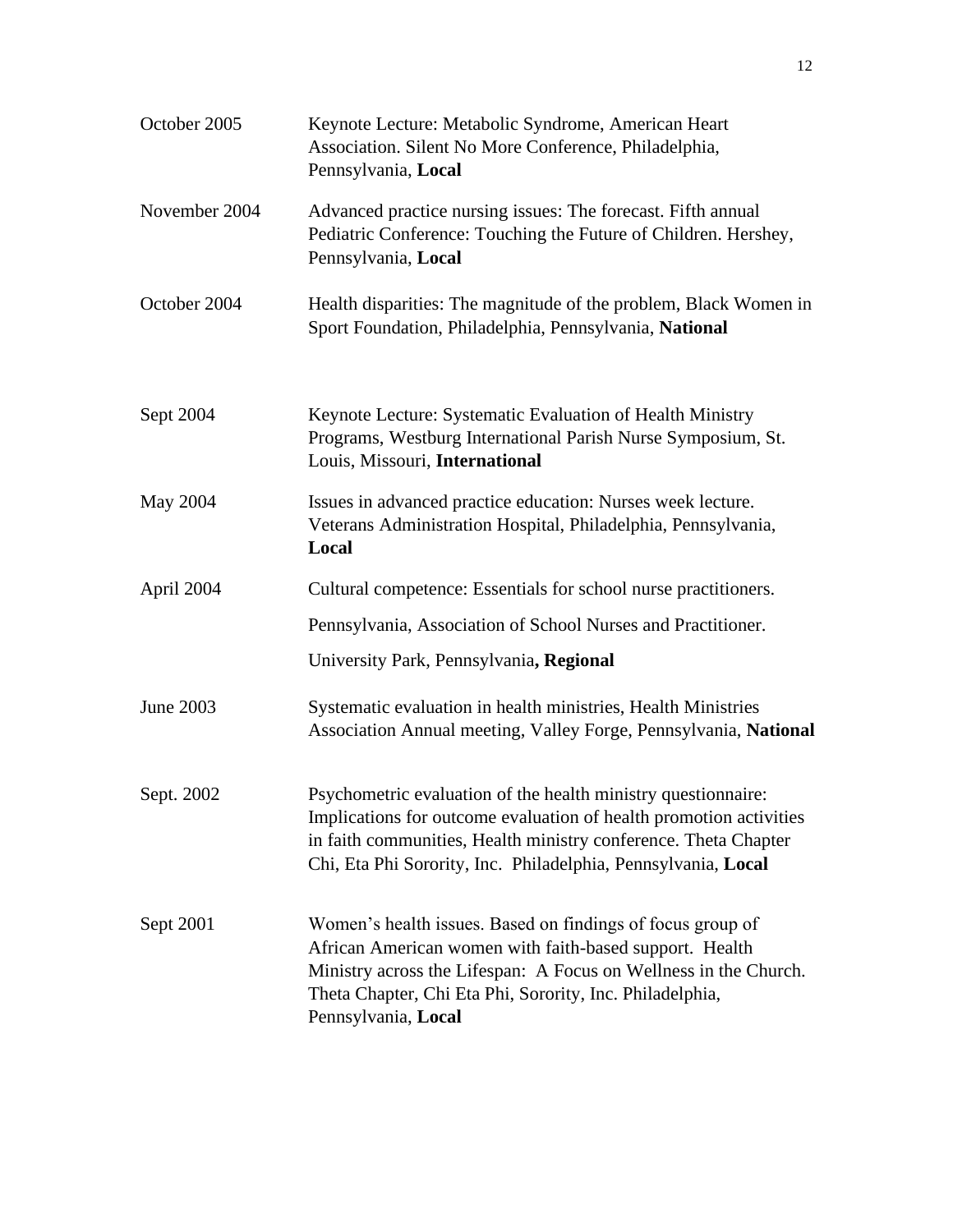| April 2001       | Nursing Workforce, Practice, and Education: Issues for<br>Consideration, Washington, DC. Invited commentary representing<br>NONPF to the National Education Advisory on Nursing Education<br>and Practice and the Division of Nursing, National       |
|------------------|-------------------------------------------------------------------------------------------------------------------------------------------------------------------------------------------------------------------------------------------------------|
| April 2000       | Nursing in the 21 <sup>st</sup> Century: Fostering a healthy community.<br>Southeastern Pennsylvania Area, Black Nurses Association, Inc.,<br>Sixth Annual Black Nurses Day Celebration, Philadelphia,<br>Pennsylvania, Local                         |
| <b>June 1999</b> | Integration and inclusion of multiculturalism in college health,<br>American College Health Association, Annual Educational<br>Conference, Philadelphia, Pennsylvania, National                                                                       |
| January 1997     | Managing your career, Association of Rehabilitation Nursing.<br>Delaware Valley Chapter, Philadelphia, Pennsylvania, Local                                                                                                                            |
| September 1996   | Bringing our worlds together for the 21st Century, NLN<br>National Conference Baltimore, MD with Dr. Vernice Ferguson<br>and others. Baltimore, Maryland, National                                                                                    |
| January 1996     | Cultural Diversity, Implications for practice, education, and<br>research, Our Lady of Lourdes, School of Nursing: Faculty<br>development seminar, Camden, New Jersey, Local                                                                          |
| October 1995     | Issues in Cultural Diversity, Pennsylvania Nurses Association,<br>District 1 Dinner Meeting, Philadelphia, Pennsylvania, Local                                                                                                                        |
| October 1995     | Managing Cultural Diversity, Chi Eta Phi Sorority, Inc. Theta<br>Chapter, Philadelphia, Pennsylvania, Local                                                                                                                                           |
| January 1995     | Multiculturalism: The issues and impact on health care delivery,<br>nursing education, and nursing research." New Jersey Hospital<br>Association sponsored the Association of diploma Schools of<br>Professional Nursing. Princeton, New Jersey Local |
| November 1994    | Cultural Notions: Implications for health care reform in the U.S,<br>Notions of Culture Conference, University of Pennsylvania.<br>Philadelphia, Pennsylvania, National                                                                               |
| October 1994     | An ethical analysis of health care reform: Implications for diverse<br>communities." Thomas Jefferson University Hospital,<br>Philadelphia, Pennsylvania, Local                                                                                       |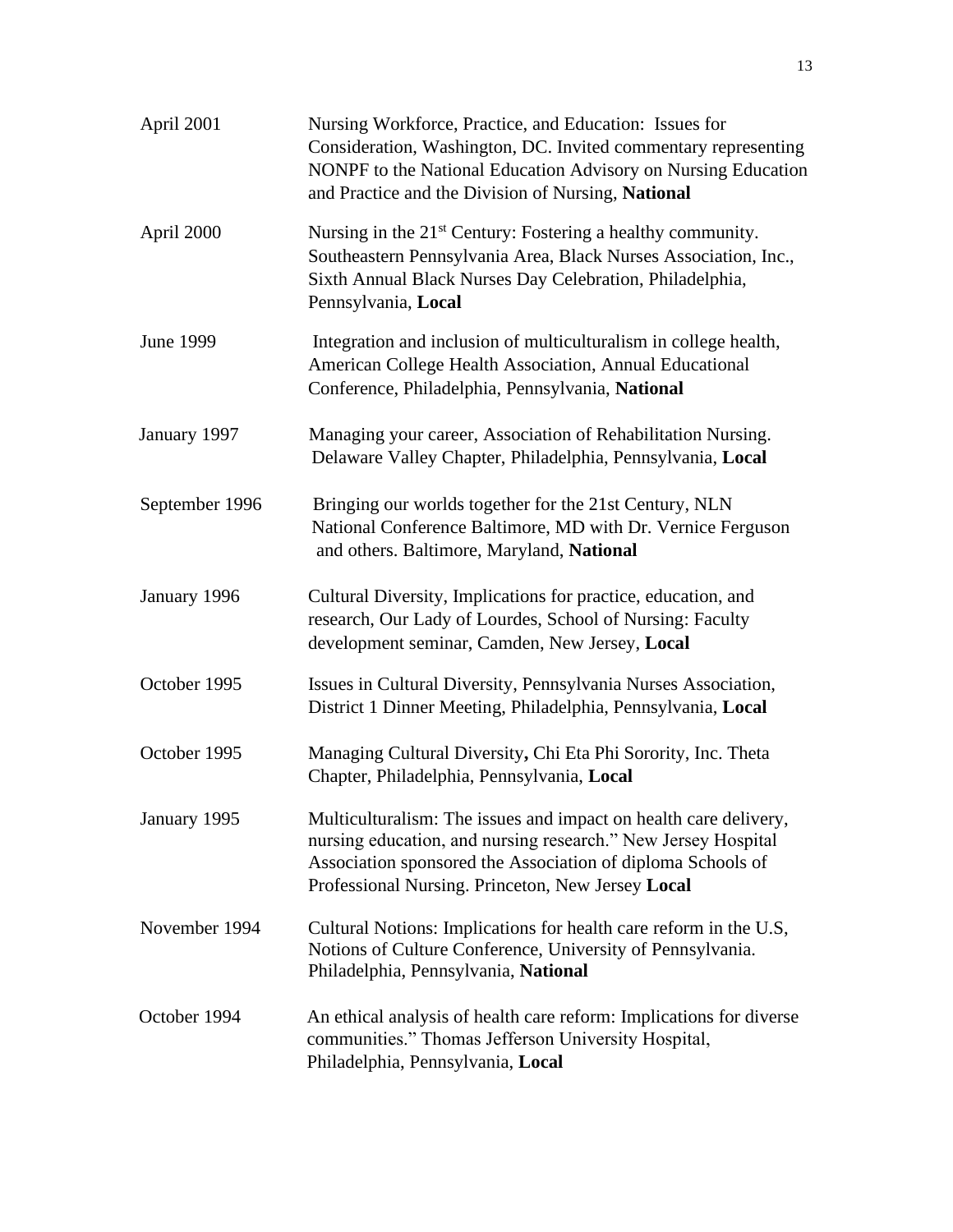| February 1994  | Student forum on Cultural Diversity, National Black Nurses<br>Association, Philadelphia, Pennsylvania, Local                                                                        |
|----------------|-------------------------------------------------------------------------------------------------------------------------------------------------------------------------------------|
| October 1993   | Student Forum: Mentoring and Networking." Community<br>Intervention Conference: Effective strategies for Healthy People<br>2000, Cherry Hill, New Jersey, Local                     |
| September 1993 | Helping patients with disabilities: Latest advances in rehabilitation<br>nursing, Seminar Sponsored by the American Healthcare Institute,<br>Local                                  |
| May 1993       | Understanding aphasia: Nursing considerations, National<br>Rehabilitation Nursing Conference sponsored by the Medical<br>College of Pennsylvania, Philadelphia, Pennsylvania, Local |
| Nov/Dec. 1992  | Rehabilitation nursing principles, Veterans Administration Lecture<br>Series, Philadelphia, Pennsylvania, Local                                                                     |
| September 1989 | Trends in Nursing, American Spinal Cord Injury Association<br>Annual Conference, Las Vegas, Nevada, National                                                                        |

# **Paper Presentations**

| April 2015   | National Organization of Nurse Practitioner Faculties. Structures,<br>Processes, and Complexities of Graduate Nurse Education.<br>Baltimore, Maryland. National                                                                      |
|--------------|--------------------------------------------------------------------------------------------------------------------------------------------------------------------------------------------------------------------------------------|
| April 2014   | Assuring quality direct and systems-based care clinical experiences<br>in a post graduate Doctor of Nursing Practice Program, National<br>Organization of Nurse Practitioner Faculties. Annual Meeting<br>Denver, Colorado, National |
| January 2013 | Distinctions and opportunities for DNP and PhD: Building on<br>Strengths. American Association of Colleges of Nursing, Doctoral<br>Conference, San Diego, California, National                                                       |
| March 2008   | Practice-based Evidence: Linking Nursing, Education, and<br>Research, An Exemplar in Process, Eta Beta, Sigma Theta Tau<br>International Research Day, Philadelphia, Pennsylvania, Local                                             |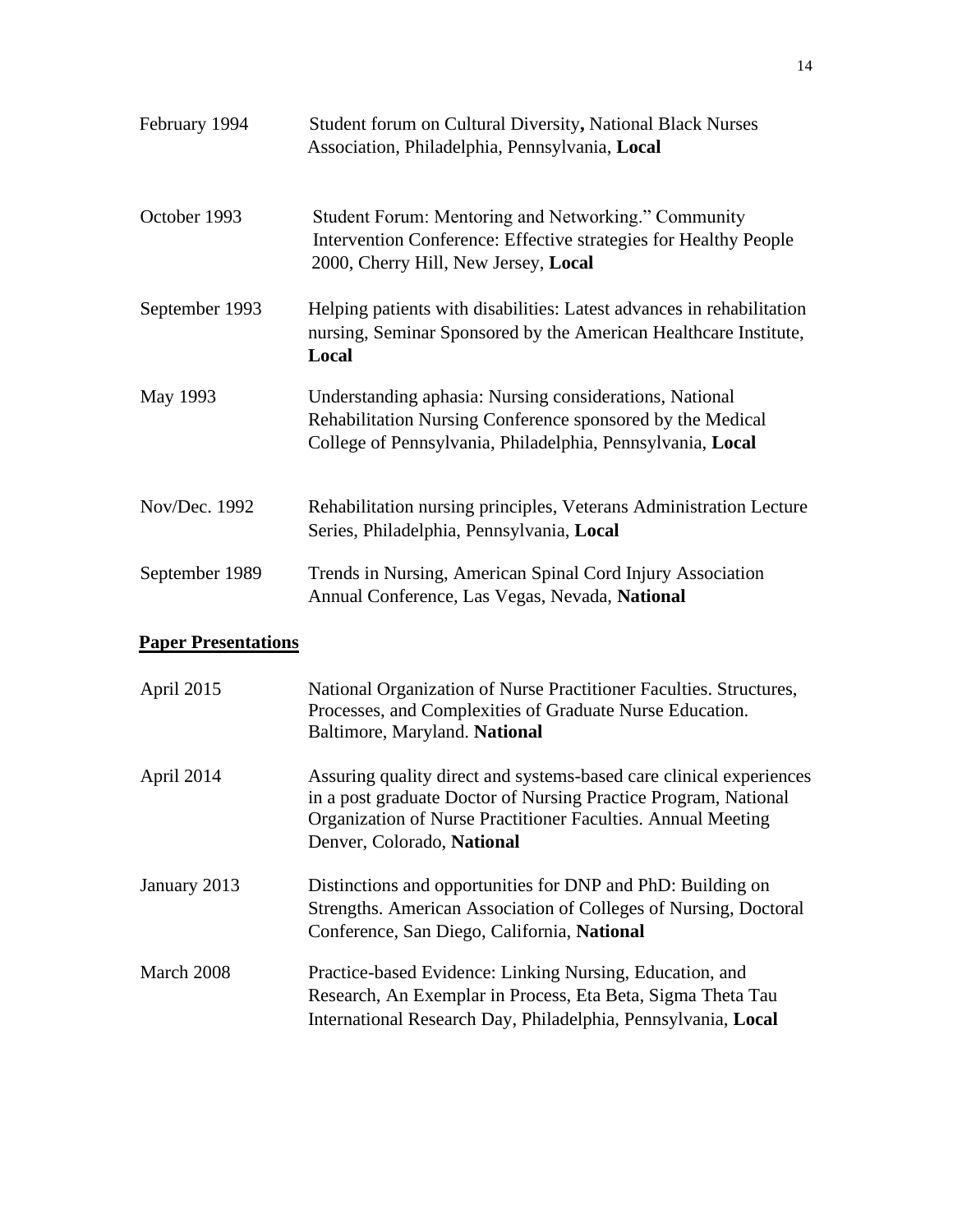| February 2006    | Health care access: Implications for higher education, President's<br>Lecture, Widener University, Philadelphia, Pennsylvania, Local                                                                                                              |
|------------------|---------------------------------------------------------------------------------------------------------------------------------------------------------------------------------------------------------------------------------------------------|
| April 2005       | Advanced practice nursing and NONPF: The forecast, The<br>National Organization of Nurse Practitioner Faculties. Annual<br>Meeting, Chicago, Illinois, National                                                                                   |
| April 2004       | Applicability of the theory of planned behavior to health promoting<br>behaviors in African American women with faith-based support,<br>National Organization of Nurse Practitioner Faculties. Annual<br>Meeting, San Diego, California, National |
| March 2003       | Applicability of the Theory of Planned Behavior to Health<br>Promoting Behaviors in African American Women with Faith<br>based Support, Sigma Theta Tau International, Eta Beta Chapter<br>Annual Research Day, Chester, Pennsylvania, Local      |
| October 1998     | Church-based health promotion: Findings of focus study of African<br>American women with faith-based support. Rutgers University,<br>Health Promotion Research Conference, Newark, New Jersey,<br>Local                                           |
| <b>July 1998</b> | Managing your career in turbulent times, Chi Eta Phi Sorority, Inc.<br>Annual national meeting, Philadelphia, Pennsylvania, National                                                                                                              |

### **Poster Presentations**

| April 2014 | An integrated learning outcomes assessment model in a Doctor of<br>Nursing Practice Program, National Organization of Nurse<br>Practitioner Faculties. Annual Meeting Denver, Colorado,<br><b>National</b>                                                                                                                                                |
|------------|-----------------------------------------------------------------------------------------------------------------------------------------------------------------------------------------------------------------------------------------------------------------------------------------------------------------------------------------------------------|
| Nov 1999   | Salient beliefs and attitudes, intention, social pressures, and<br>perceived control of health promoting behaviors among African<br>American women with concomitant church support (Principal<br>investigator), Caring with confidence: Using research to guide<br>nursing practice. Crozer Chester Medical Center, Chester,<br>Pennsylvania, Local       |
| March 1999 | Salient beliefs and attitudes, intention, social pressures, and<br>perceived control of health promoting behaviors among African<br>American women with concomitant church support, (Principal<br>investigator) 15 <sup>th</sup> Annual Nursing Research Conference, Eta Beta<br>Chapter, Sigma Theta Tau, International, Chester, Pennsylvania,<br>Local |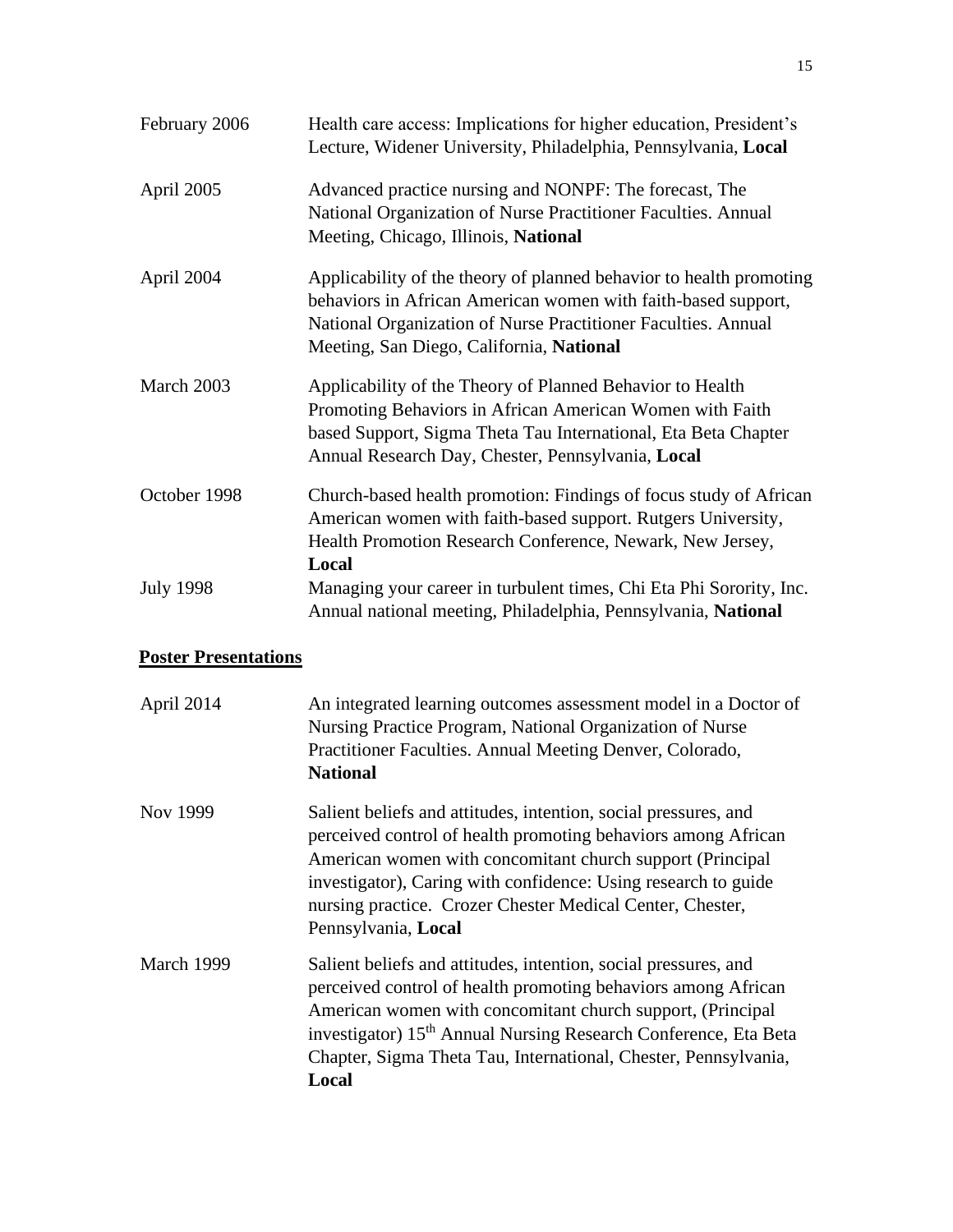March 1999 Church-based health promotion: Factors influencing health promoting behaviors among African American women, (Principal investigator) Joint Research Conference sponsored by the Delaware Nurses Association and Beta XI and Omicron Gamma Chapters of Sigma Theta Tau, International. Wyoming, Delaware, **Local** 

### **SPECIAL ACTVITIES**

| October 2006    | Radio guest host, STDs in Older Adults, WDAS Radio, 1480 FM,<br>The Senior Hour, Philadelphia, Pennsylvania |
|-----------------|-------------------------------------------------------------------------------------------------------------|
| October 2005    | Radio guest host, STDs in Older Adults, WDAS Radio, 1480 FM,<br>The Senior Hour, Philadelphia, Pennsylvania |
| April 2005      | Radio guest host, Breast Cancer, WDAS Radio, 1480 FM, The<br>Senor Hour, Philadelphia, Pennsylvania         |
| March 1999-2003 | Rehabilitation Nursing, Manuscript Review Panel, member                                                     |
| 1995-2005       | Journal of Chi Eta Phi Sorority, Inc. Editorial Board member                                                |
| 2003-Present    | <b>ABNF Journal, Editorial Review Panel</b>                                                                 |

### **POSTDOCTORAL STUDIES**

1997; 1998 Summer Research Institute, Post-Doctoral Fellowship, University of Pennsylvania, School of Nursing, Center for Urban Health and Research, Philadelphia, Pennsylvania, Faith-based health promotion supported through the Macy Foundation.

### **PROFESSIONAL SERVICE**

| 2015-2016 | <b>National Task Force on Quality Nurse Practitioner Education,</b><br>2015-2016, Served as NONPF's representative to review and<br>revise the Criteria for Evaluation of Nurse Practitioner Programs. |
|-----------|--------------------------------------------------------------------------------------------------------------------------------------------------------------------------------------------------------|
| 2012-2018 | <b>LACE Network, NONPF Representative. A mechanism for</b><br>communication concerning APRN regulatory issues and the APRN<br>Regulatory Consensus Model (2008).                                       |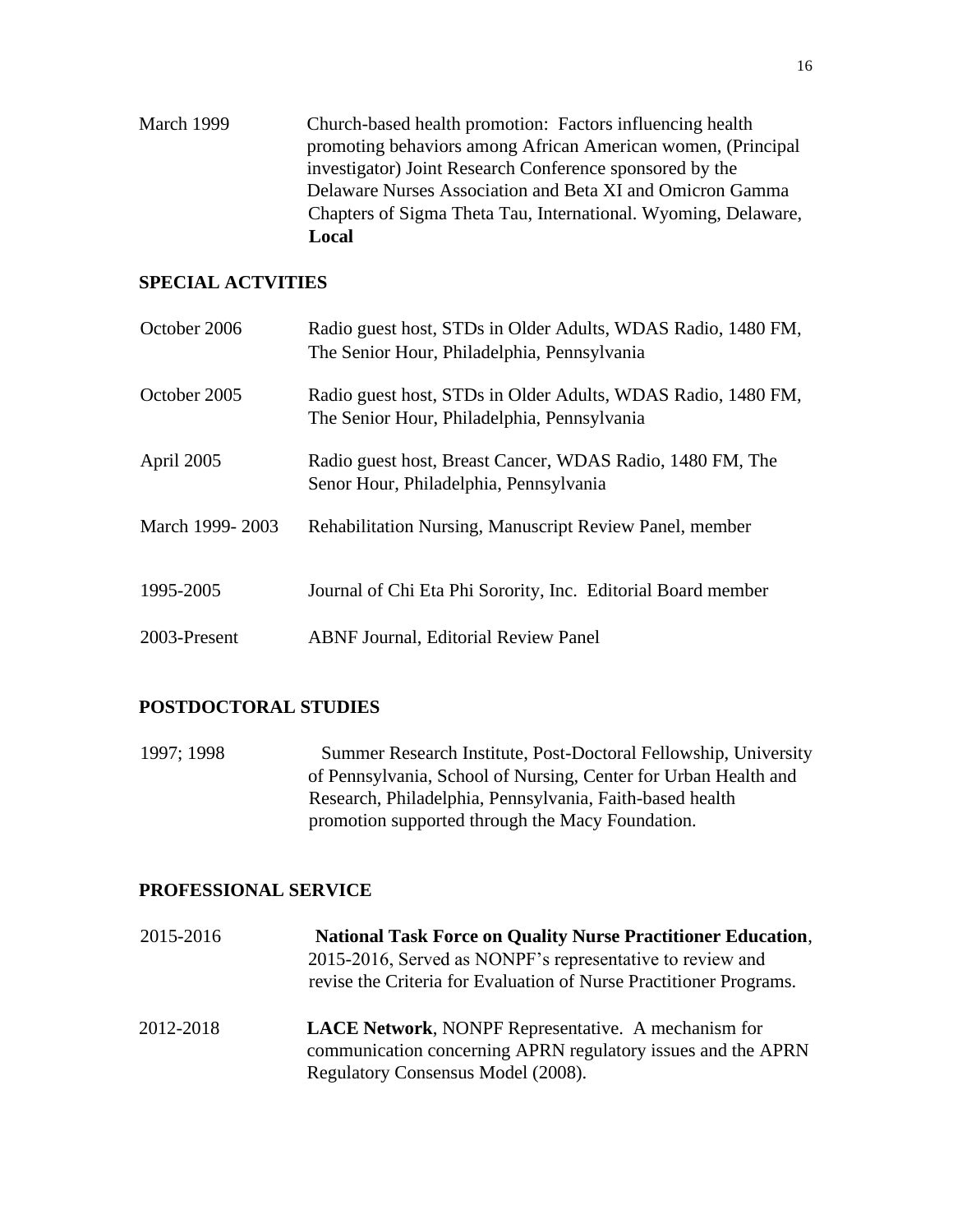| 2010-2012 | <b>National Organization of Nurse Practitioner Faculties</b><br>(NONPF) President, headquartered in Washington, D.C.<br>NONPF's representative on National Task Force on the Criteria for<br>Evaluation of Nurse Practitioner Program, Alliance on APRN<br>Credentialing, and the APRN Roundtable.                                                                                                                                                                                                                                                                                                                                                                                                                                                                                                                                           |
|-----------|----------------------------------------------------------------------------------------------------------------------------------------------------------------------------------------------------------------------------------------------------------------------------------------------------------------------------------------------------------------------------------------------------------------------------------------------------------------------------------------------------------------------------------------------------------------------------------------------------------------------------------------------------------------------------------------------------------------------------------------------------------------------------------------------------------------------------------------------|
| 2008-2010 | <b>National Organization of Nurse Practitioner Faculties</b><br>(NONPF) President-Elect, headquartered in Washington, D.C.<br>Oversight of NONPF's Special Interest Groups, representative on<br>the Emergency Nurses associations Consensus Panel on<br>competencies for emergency, on the Quality and Safety in<br>Graduate Nursing Education cross mapping of QSEN Graduate<br>competencies with NONPF's NP core and practice doctorate<br>competencies taskforce.                                                                                                                                                                                                                                                                                                                                                                        |
|           | Two-term Secretary, 2001-2004,<br>Served on the executive committee, responsible for business<br>meetings documentation, Archive Committee and assigned<br>representation as needed.                                                                                                                                                                                                                                                                                                                                                                                                                                                                                                                                                                                                                                                         |
|           | Member Contributions, Cultural Diversity Task Force, member<br>1999-2000; Archives Committee, 2001-2003; Program Directors<br>SIG, 2004-present: Curriculum Innovation Task Force, 2007                                                                                                                                                                                                                                                                                                                                                                                                                                                                                                                                                                                                                                                      |
| 2007-2011 | <b>National Advisory Council on Nursing Education and Practice,</b><br>member, Appointed by Secretary Leavitt, from 2007 until 2011,<br>The National Advisory Council on Nurse Education and Practice<br>(NACNEP) advises the Secretary of the U.S. Department of Health<br>and Human Services and the U.S. Congress on policy issues related<br>to the Title VIII programs administered by the HRSA Bureau of<br>Health Professions Division of Nursing, including nurse workforce<br>supply, education and practice improvement. Responsibilities<br>include writing team on the 8 <sup>th</sup> NACNEP report, NACNEP<br>Position Statement on Reauthorization Priorities of Title<br>VIII, Health Care Reform Solutions through Inter-professional<br>Education and Care and the NACNEP Health Care Reform<br><b>Position Statement.</b> |
| 2007-2009 | Sigma Theta Tau International, Eta Beta Chapter,<br>Sigma Theta Tau, International, Honor Society of Nursing,<br><b>Research Chair</b>                                                                                                                                                                                                                                                                                                                                                                                                                                                                                                                                                                                                                                                                                                       |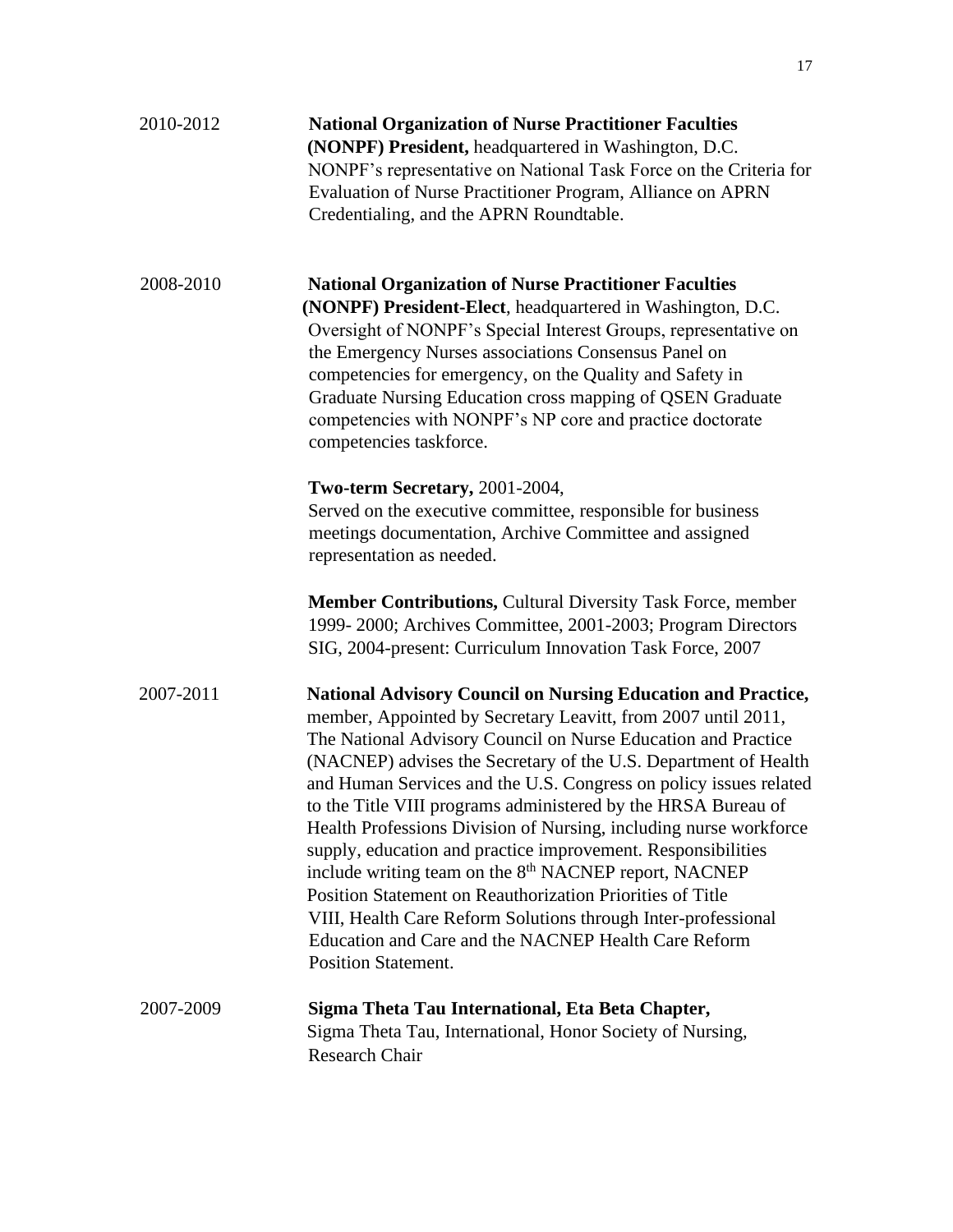| 2000-Present | Sigma Theta Tau International, Eta Beta Chapter, International |
|--------------|----------------------------------------------------------------|
|              | Honor Society of Nursing, Eta Beta Chapter, Vice President for |
|              | Programs 2000-2005, Research Awards Committee member, 1997,    |
|              | 1998, member of Delta Rho Chapter since 1985                   |
|              |                                                                |

1993-Present **Pennsylvania Nurses Association**, Cultural diversity task force, Chairperson, 1997-1998. Pennsylvania Nurses Associations, Board of Directors District #1, 2000-2004

## *SCHOOL OF NURSING-Widener University*

| 2013-Present                           | Reappointment Promotion and Tenure Committee, Member,<br>19981999, 2004-2009; Chairperson, 2013-2015; Member, Fall<br>2019, Member 2020                                                      |  |
|----------------------------------------|----------------------------------------------------------------------------------------------------------------------------------------------------------------------------------------------|--|
| 2001-2005                              | Evaluation Committee, Member, Chairperson, 2002-2003; Member<br>2004-2014                                                                                                                    |  |
| 1998-Present                           | Graduate Program Committee, Member; Chair 2010, Chair 2019                                                                                                                                   |  |
| 1998-2013                              | Family Nurse Practitioner Program, Director                                                                                                                                                  |  |
| 1997-2000                              | Academic Council, Member, 1997-1998; Chairperson, 1998-1999                                                                                                                                  |  |
| 2000-2002                              | Nursing Research Committee, Chairperson, Fall 2000;<br>Chairperson, 2001-2002                                                                                                                |  |
| 1998-Present                           | Doctor of Nursing Practice Project Advisor (41 completed, 5 in<br>process), PhD Dissertation Chair (6 completed, 1 in process),<br>numerous dissertation committees and final defense reader |  |
| <b>UNIVERSITY - Widener University</b> |                                                                                                                                                                                              |  |
| 2019                                   | Faculty Search Committee, College of Arts and Science                                                                                                                                        |  |
| 2019                                   | Director of Physician Assistant Program Search Committee<br>College of Health and Human Services                                                                                             |  |
| 2019                                   | Graduate Student Research Symposium SON Coordinator                                                                                                                                          |  |
| 2018                                   | Dean Search Committee, School of Nursing                                                                                                                                                     |  |
| 2018-2019                              | <b>Schmutz Mini Grant Selection Committee</b>                                                                                                                                                |  |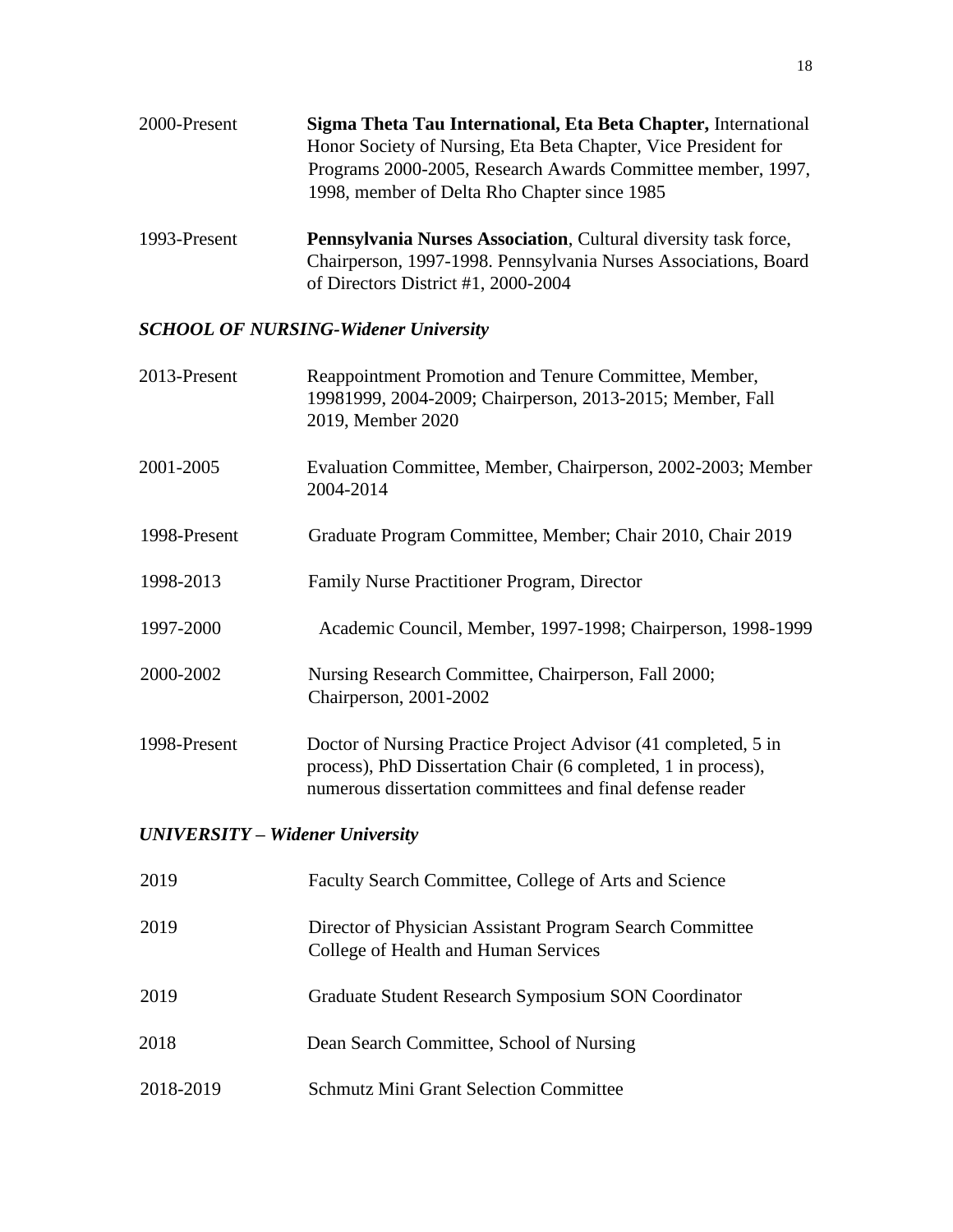| 2016-2018    | Promotion Tenure Academic Freedom Committee, SON<br>Representative                                                                     |
|--------------|----------------------------------------------------------------------------------------------------------------------------------------|
| 2016<br>2014 | Graduate Student Research Symposium, SON Coordinator<br>Dean Search Committee, School of Nursing                                       |
| 2012-Present | Graduate Directors Council, Member                                                                                                     |
| 2007-2008    | Post-Retirement Medical Benefit Task Force, member                                                                                     |
| 2006-2007    | Diversity Council, member                                                                                                              |
| 2005-2007    | Executive Committee of Faculty Council, member                                                                                         |
| 2002-2007    | Faculty Affairs Committee of Faculty Council, Member,<br>2 terms; Chair, 2005-2007                                                     |
| 2005-2006    | Safety Task Force, member appointed by President Harris.                                                                               |
| 2003-2007    | Middle States Accreditation, Institutional Integrity<br>Task Force, member                                                             |
| 2003-2004    | University Strategic Planning Committee, member appointed by<br><b>President Harris</b>                                                |
| 2000-2002    | Budget and Planning Committee, member, 2 terms                                                                                         |
| 1998-2001    | Faculty Council, member, 2 terms                                                                                                       |
| 2001         | Project Prepare speaker                                                                                                                |
| 1997, 1998   | School of Nursing representative to Who's Who Among Students<br>in American Colleges and Universities, Nomination Committee,<br>member |
| 1998         | Returning to Graduate School Panel, Career Services                                                                                    |
| 1998-Present | <b>Widener University Commencement Marshall</b>                                                                                        |

## *PUBLIC SERVICE*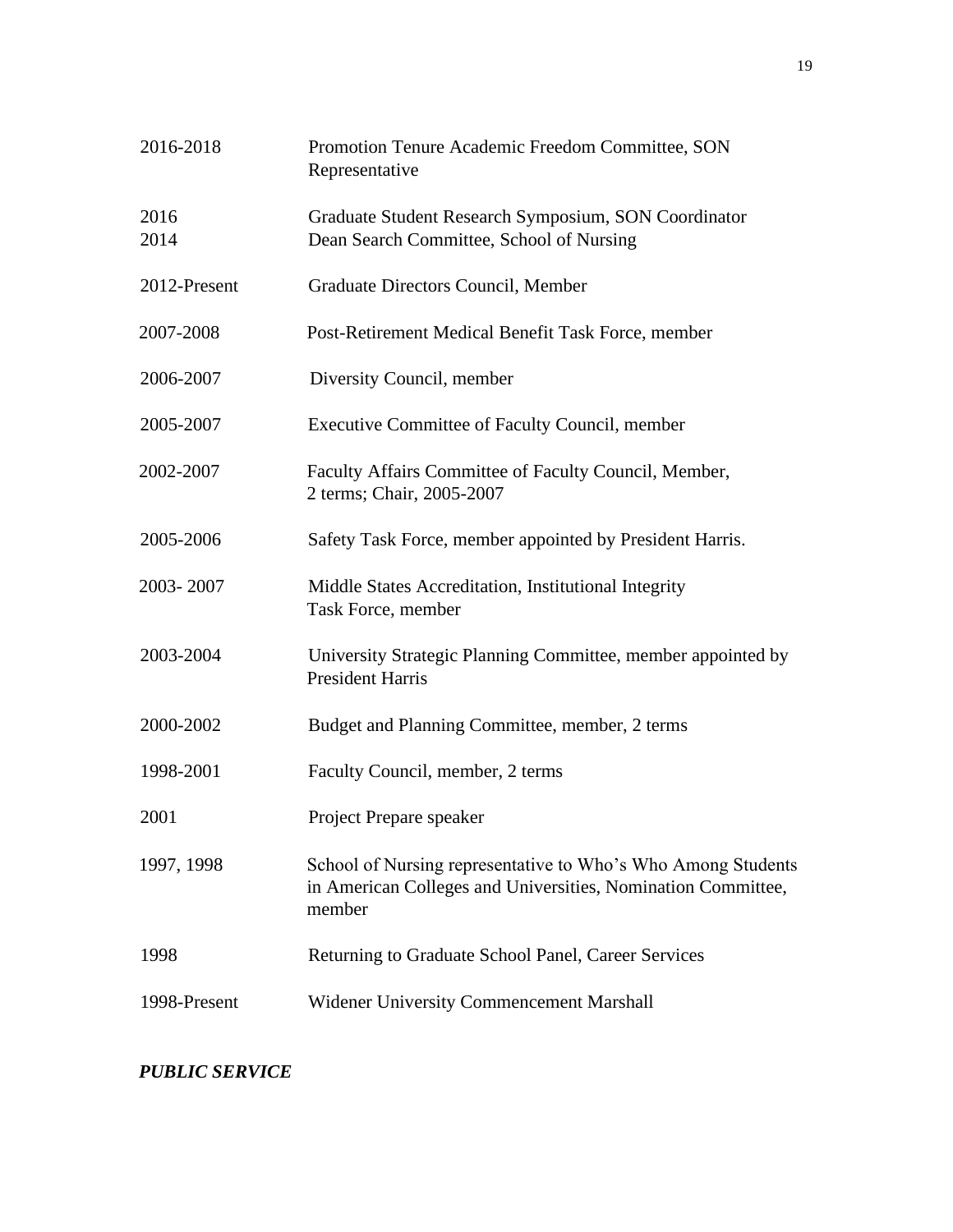| 2014-16, 2020-21 | National Organization of Nurse Practitioner Faculties.<br>Leadership Program Mentor                                                                                                                                                                               |
|------------------|-------------------------------------------------------------------------------------------------------------------------------------------------------------------------------------------------------------------------------------------------------------------|
| 2012-2018        | Widener University, School of Nursing Volunteer Nursing Center,<br>Volunteer Family Nurse Practitioner Provider                                                                                                                                                   |
| 2017             | University of Delaware, School of Nursing, Advanced Practice<br>Program Curriculum Consultant                                                                                                                                                                     |
| 2013             | Johns Hopkins University, School of Nursing, Advanced Practice<br><b>Nursing Curriculum Consultant</b>                                                                                                                                                            |
| 2012             | East Carolina University, Greenville, North Carolina<br>External Reviewer for Expansion of Programmatic Mission                                                                                                                                                   |
| 2012             | Prairie View A & M University, Houston Texas, External<br>Reviewer for Coordinator Board, Expansion of Programmatic<br>Mission                                                                                                                                    |
| 2012-2018        | Volunteer at Widener University, School of Nursing Free<br>Nurse Managed Community Clinic in Chester, Pennsylvania                                                                                                                                                |
| 2012-2015        | University of Massachusetts, Worcester, Diversity Consultant,<br><b>HRSA</b> supported Nurse Practitioner Program                                                                                                                                                 |
| 2011             | New Jersey, Department of Education, External Reviewer for<br>Expansion of Programmatic Mission, Doctor of Nursing Practice<br>Program Felician College, New Jersey, External Reviewer for<br><b>Expansion of Programmatic Mission</b>                            |
| 2010             | New York University College of Nursing, New York, Family<br>Nurse Practitioner, External Reviewer for Governing Board<br>Expansion of Programmatic Mission                                                                                                        |
| 2001-2010        | Health Resources and Services Administration, U.S. Department of<br>Health and Human Services, Division of Nursing, Peer review<br>panel service to Advanced Nursing Education; Workforce<br>Diversity; Geriatrics; Primary Care, Member and Panel<br>Chairperson |
| 2007-2008        | Community College of Philadelphia, Philadelphia, Pennsylvania,<br>HRSA Funded BRIDGE Project, Evaluation Consultant                                                                                                                                               |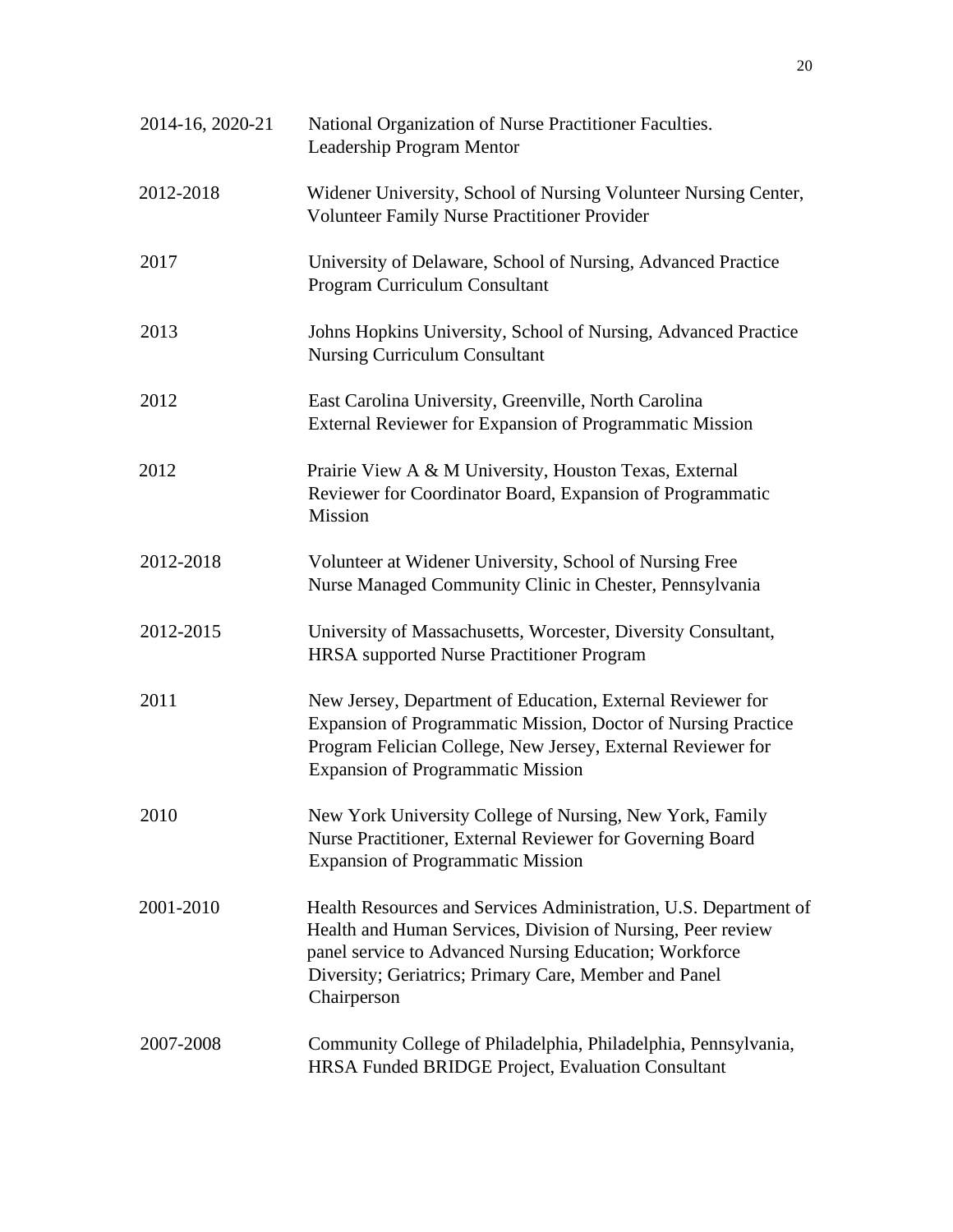| 2003-2012    | Family Nurse Practitioner, Health Annex at Federally Qualified<br>Health Center, Philadelphia, Pennsylvania                                                                                                                                                                                                                              |
|--------------|------------------------------------------------------------------------------------------------------------------------------------------------------------------------------------------------------------------------------------------------------------------------------------------------------------------------------------------|
| 1995-2004    | Project IMPART Advisory Panel, Thomas Jefferson University,<br>Department of Nursing College of Allied Health Professions, a<br>federally funded student mentoring and support project to facilitate<br>successful completion of nursing and science careers for<br>disadvantaged and underrepresented groups                            |
| 1994-2015    | Chi Eta Phi, Sorority, Incorporated, Theta Chapter. Scholarship<br>Committee, 1994-Present; Theta Chapter Grants Committee, 2001-<br>2015. Faith-based health promotion education and consultation to<br>numerous church communities through Chi Eta Phi, Sorority and<br>Main Line Health Congregational Nursing Programs collaboration |
| 1993-Present | Board of Trustees, Mt Sinai Tabernacle Baptist Church,<br>Philadelphia, Pennsylvania, Secretary, 1993-2000; Vice-Chair<br>2012-2017, Chair 2017- Present                                                                                                                                                                                 |
| 1990-Present | Scholarship Fund Committee, Mt Sinai Tabernacle Baptist Church,<br>Philadelphia, Pennsylvania                                                                                                                                                                                                                                            |

## **HONORS AND AWARDS**

| <b>July 2016</b> | Widener University, Sustainability Faculty Fellowship Program                                        |
|------------------|------------------------------------------------------------------------------------------------------|
| May 2013         | Fitz Dixon Award for Innovation in Teaching, Widener University                                      |
| June 2010        | Fellow of American Academy of Nurse Practitioners                                                    |
| <b>July 2009</b> | Georgia Pine Society, Presidential Community Leader Award                                            |
| April 2009       | Sigma Theta Tau, International, Eta Beta Chapter, Widener<br>University, Practice Award              |
| Sept 2007        | Academic Service-Learning Faculty Development Program,<br>Fellowship Award                           |
| May 2007         | Sigma Theta Tau International, Eta Beta Chapter, Widener<br>University, Excellence in Practice Award |
| May 2003         | Sigma Theta Tau International, Eta Beta Chapter, Widener<br>University, Leadership Award             |